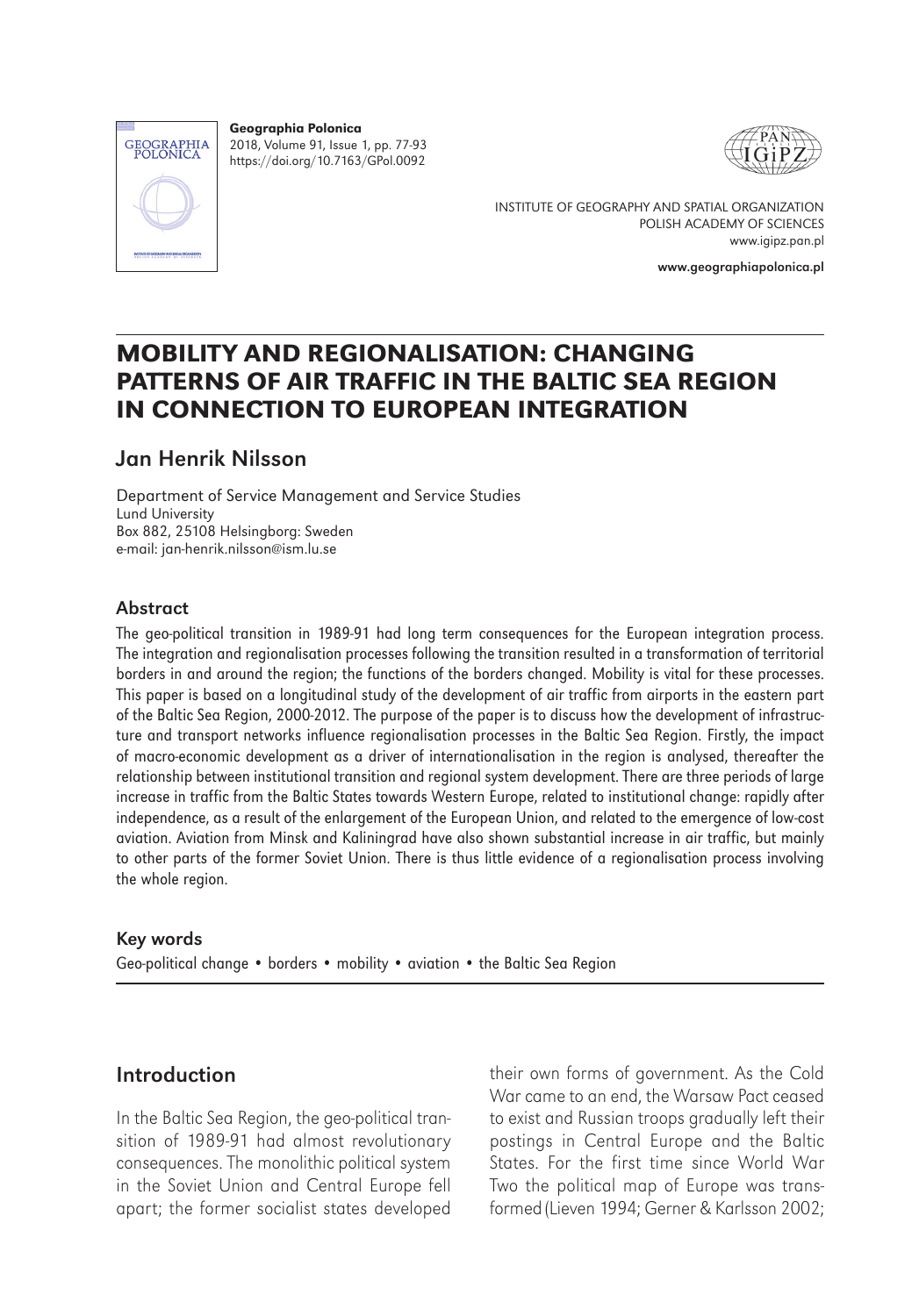North 2011). As a consequence of geo-political transition the former 'Eastern' Europe went through a process of dis-integration. In this process, a series of strong networks within the former socialist Eastern Europe were broken up when new barriers were created. Trade within the former SEV (Comecon) decreased significantly (Nove 1992; Nilsson 2000; Paldam 2002). Old and established industrial networks broke down, within countries and between the previous socialist countries (Andreff & Andreff 1995; Shaw 1999). The long term effects of this dis-integration process are still difficult to estimate.

The new geo-political situation, in particular the regained independence of the Baltic States, became a starting point for a period of intense co-operation across the Baltic Sea. Already in the mid 1990´s the number of initiatives, programmes and organisations promoting Baltic Sea co-operation could be counted in the hundreds (Stålvant 1996). The inclusion of Finland and Sweden into the European Union in 1995 'created operational frameworks for this co-operation and changed again the role of borders' (Jauhiainen 2000: 103). These processes could be understood in terms of regionalization. We witnessed an increase in the density of communications across the former east-west divide, and intense development of regional organisations and institutions. However, it could be argued that the 'the new Hanseatic League' is to be viewed more as a formation of networks than as an example of territorial region building – just like the old one.

The integration process in the Baltic Sea Region has inevitably had material consequences; interaction (flows of goods, people, capital and messages) is transformed along with territorial restructuring. Travel and trade between the different parts of the Baltic Sea Region multiplied in the 1990´s. For example, trans-border travel increased very fast in the early 1990´s, mainly as a result of liberalized passport and visa regulations, and small scale trade taking advantage of differences in prices and supply of consumers´ goods (Brodin 2000; Kisiel-Łowczyc 2000; Nilsson 2003;

Komornicki & Miszczuk 2010). However, since the early 2000´s tendencies of re-bordering have become visible. The enlargement of the European Union in 2004, and the subsequent extension of the Schengen zone in 2007, resulted in a decrease in traffic over Europe´s new *cordon sanitaire*. For example, ground traffic between Poland and its eastern neighbours Russia, Belarus and the Ukraine went down considerable (more than 50%) between 2006 and 2008 (Komornicki 2010). The process of simultaneous de-bordering and re-bordering has become very complex, especially in relation to the Western parts of the former Soviet Union. Different forms of mobility are a vital ingredient in these processes, both as a driving force for change and as an outcome of geopolitical processes, thus determining the character of functional integration.

The geo-political situation at the borders of the 'new' Europe has raised considerable scientific interest. This has to a large extent been focused on geo-political topics, mainly the role of the EU in the enlargement process (e.g. Bialasiewicz et al. 2009; Scott 2009b; Bialasiewicz 2011). There has also been an interest in the role of cross-border region building (Scott 2006; Kramsch 2003; Lepik 2009), much of the research has however targeted limited geographical regions (e.g. Krätke 1998; Lundén & Zalamans 2001; Joenniemi & Sergunin 2011; Schönweitz 2015) or specific subject areas such as tourism (e.g. Ioannides et al. 2006; Nilsson et al. 2010; Timothy & Saarinen 2013; Timothy et al. 2016; Więckowski & Cerić 2016). With the exception of migration (Parker & Vaughan-Williams 2012; Kahila et al. 2013) the role of mobility is to a large degree neglected, or taken for granted. In connection to the integration process in the Baltic Sea Region, transports and infrastructure have with few exceptions (Nilsson, 2015) mainly been discussed in policy related reports (VASAB 1994; Böhme et al. 1998; Schmitt & Dubois 2008). Aviation is only sparsely mentioned in the literature, it mostly deals with particular carriers or with the development at single airports. For instance, Christauskas and Stanaitis (2008) describes traffic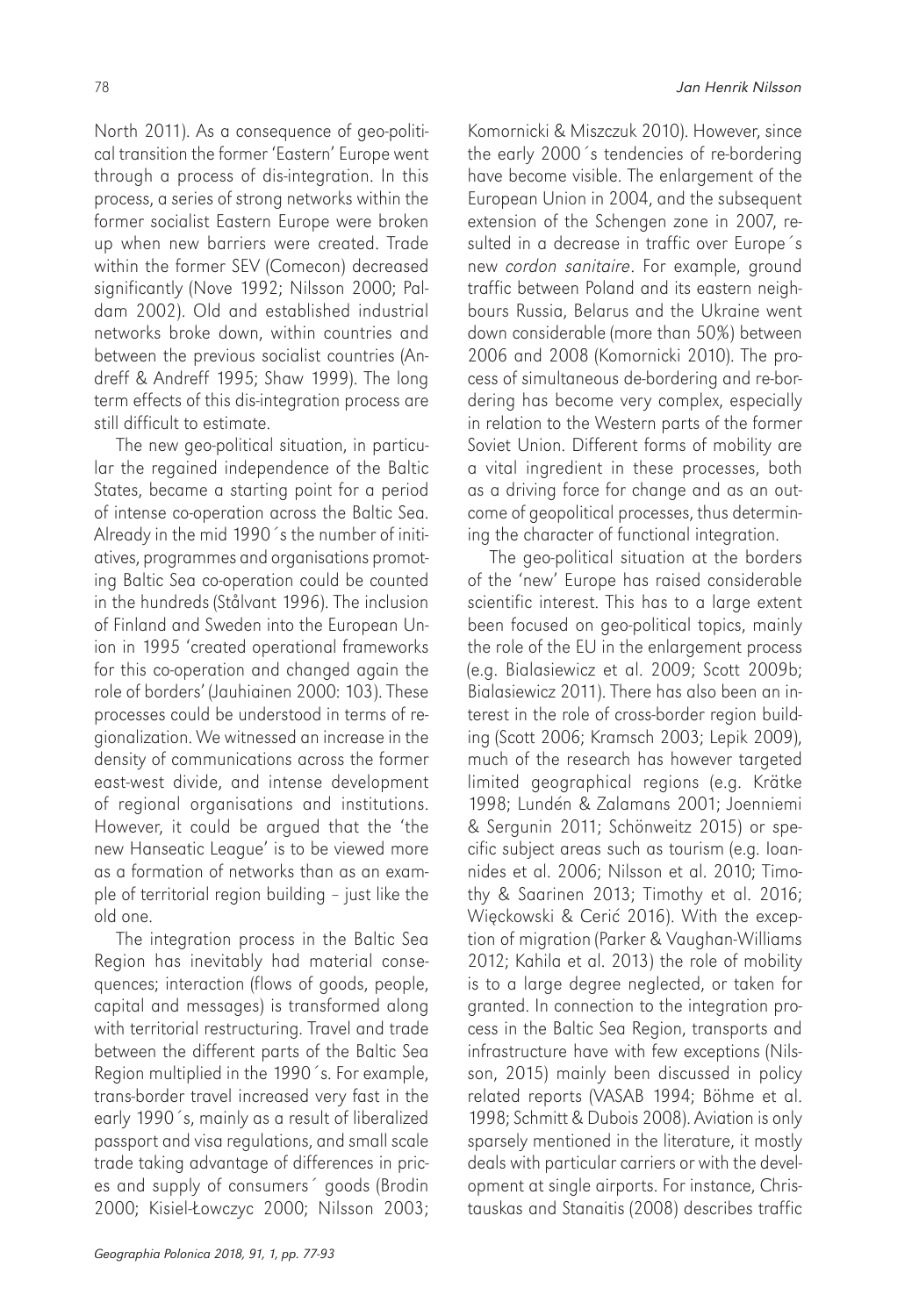development at Tallinn, Riga, Vilnius, and Krakow airports. Only a few scientific texts discuss the development of aviation in the Baltic Sea Region from a systematic regional perspective (Nilsson 2003; Wichmann-Mathiessen 2004). These texts describe the period after the fall of the Iron Curtain but prior to the EU enlargement. There is thus a need for new research in this particular field, not the least in relation to current theory in political geography.

In order to contribute to a discussion on the impact of mobility on regionalisation and bordering processes, the purpose of the present paper is to describe and analyse the relationship between the development of international aviation and regionalisation processes in the Baltic Sea Region. This is done with the help of a longitudinal study describing the development of air traffic from a selection of airports in the eastern part of the Baltic Sea Region in a long term perspective. Such a study has not been done before in this context. The paper will add to the general understanding of the integration process in the Baltic Sea Region.

The outline of the paper will be as follows: the next section presents the theoretical framework of the paper. The third section presents the empirical material and the methodology used for the study. Thereafter the empirical results are presented and analysed, followed by a concluding discussion.

# Territories, borders, and mobility

Territorial states, as sovereign and stable historical constructions, reached their peak in the 20th century (Elden 2011). The post-war United Nations system was essentially built on Westphalian principles. In addition, most industrialised countries were building welfare states strongly promoting internal integration; the 'infrastructural power of the state' (Mann 1993) grew very strong. Infrastructure could in this context be viewed both as government, social and cultural institutions (Deutsch 1953) and as the material structures physically integrating the state´s territory. During the latest decades, the supremacy of the territorial state has

been challenged following economic restructuring, globalisation, and geo-political transformation. These processes might be described in terms of de-territorialisation (O´Tuathail 1998). By this, O´Tuathail does not mean that the territorial states are about to disappear; instead they are "changing status, power and meaning in relationship to postmodern technological constellations, speed machines and global webs of capitalism" (ibid: 82). In other words, structural processes such as globalisation and time-space compression challenge the territorial state from above.

Territorial states are also challenged from below. Building on older regional territorial constructions and identities, a number of European countries have since the 1970´s given increased authority to regional political bodies. Regionalisation processes in Europe have gone hand in hand with the integration process in the European Union (Jönsson et al. 2000). Most often the term regionalisation process refers to processes within territorial states. However, there are increasing efforts by the EU to promote regionalisation in other contexts as well, as cross-border regions or in the form of macro-regional cooperation (Grix & Knowles 2002; Scott 2002; Kramsch 2003; Scott 2006; Scott 2009a). Regions should in this context be viewed as historical constructions, often based on continuities of space and identity; but continuously re-constructed along with geopolitical transformations.

In a seminal paper, Anssi Paasi (1986: 121, original emphasis) describes the historical development of regions by distinguishing "four [interacting] stages in the process of *institutionalization of a region*: 1) assumption of territorial shape, 2) development of conceptual (symbolic) shape, 3) development of institutions, and 4) establishment as part of the regional system and regional consciousness of the society concerned". Paasi´s model clearly aims at analysing the emergence of regional identities, and it is based on studies of regionalisation processes within territorial states. Despite this, his line of reasoning is a fruitful point of departure for discussing cross-border regionalisation as well.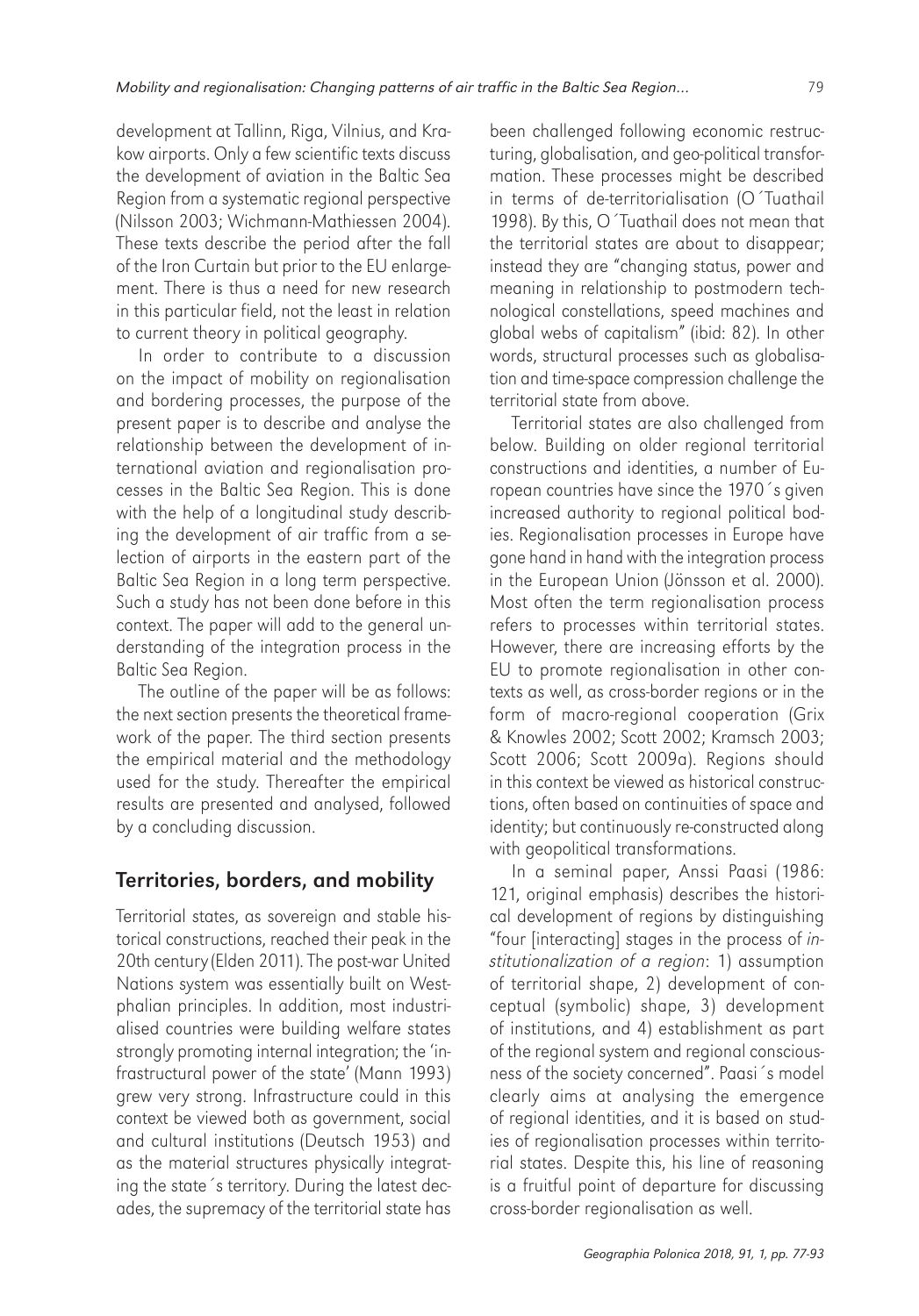In the Baltic Sea Region, geographers have attempted to construct and delimit the territorial shape of the region for at least a century (De Geer 1928; Kant 1935a,b). In the inter-war period, following the independence of Finland and the Baltic States, the conceptualisation of the Baltic Sea Region became part of a political project aimed at building links between the Baltic States and the Nordic countries (Kant 1935a,b). Despite these emerging 'representations of space' (Lefebvre 1991) there was not any institutional framework initiated in the Baltic Sea Region, nor were there any significant signs of a cross-border regional consciousness. The institutionalisation processes of the respective nation states were prioritised. During an instable period of time, issues related to territories and borders were in the forefront in regionalisation processes that were mainly national in scope.

Being essentially territorial, processes of regionalisation will inevitably be constituted by demarcations and delimitations; regions are assuming their territorial shape (Paasi 1986). Thereby, "Territoriality […] necessarily produces and focuses attention on borders" (Anderson & O´Dowd 1999: 598). As borders are one of the central concepts in political geography, the functions and meanings of borders have been widely analysed. In most cases, the history of border studies is described as a process where new theoretical influences were continuously added to previous perspectives. Early political geography had nations and nation states as its defining object of study (Ratzel 1923). Borders were viewed as outcomes of struggles between nations, in which factors related to physical geography (topography, natural resources, etc.) were important parts of the analysis; hence the concept of 'natural borders' (Kjellén 1899). In economic geography, borders have traditionally been seen as the outer limits of national market areas, and as important barriers to trade and other cross border interaction (Lösch 1954). The common denominators of these two perspectives are that the territorial states, and their sovereignty within fixed borders, are taken for granted as the starting points for analysis, and that borders are 'physical realities' on the ground and on the map with measurable impact on interaction.

During the latest decades, critical and postmodern perspectives reflecting current developments in social science have influenced border studies. According to these perspectives, borders are essentially to be viewed as socially constructed. They are representations of power relations, and as such open to continuous renegotiation. Inspired by hermeneutics, the meanings of borders, the narratives associated with them, and the identities they are reflecting have come to the forefront in analysis (Paasi 1996; van Houtum 2000; van Houtum & Strüver 2002; Agnew 2008). Regionalisation processes and cross border infrastructure projects are for example not only studied from functional perspectives; they are also objects of discourse analysis in order to come to terms with the political and ideological contexts in which they are embedded (Jensen & Robinson 2004). Borders are not only regarded as state territorial constructions or barriers to interaction, they are also representations of vital geo-political discourses on different geographical levels and in different contexts.

As a consequence of this shift in perspectives, focus has moved to discussing borders as processes (Brunet-Jailly 2011). Therefore, historical analysis of border constructions is increasingly seen as important for understanding bordering processes (Paasi 1996). These processes are no longer only related to the physical border (Agnew 2008; Balibar 2009; Brunet-Jailly 2011; Novak 2011). Instead, there is an analytical ambition to "de-centre the border" (Parker & Vaughan-Williams 2012: 728); borders 'take place' far outside their physical representations on the ground. For example: airports situated far from borders are in many cases the most frequently used border crossing points; visa processes may start at embassies long before any travel has begun; in logistics, clearances of goods virtually take place on the move. These examples show the relevance of current scientific emphasis on bordering practices and the performance of borders. It is also evident how important different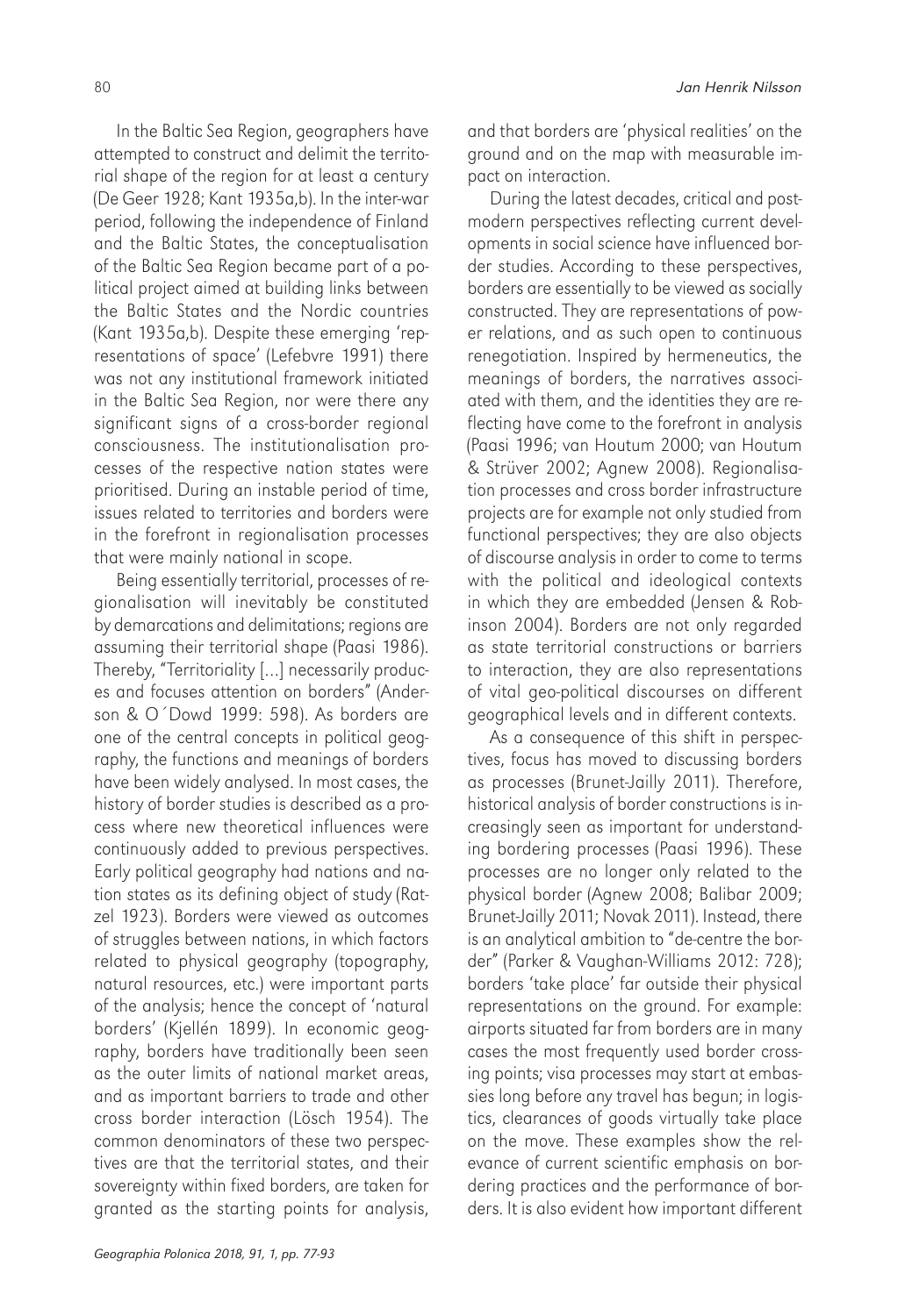aspects of mobility are for our understanding of the functional aspects of territorialities and bordering processes. Emphasising mobility brings in a necessary dynamic element in the analysis of territorial change. Physical mobility, for instance in the forms of improved transports and communications, may in itself course changes of territorial formations in the same way as changing bordering processes may impact trans-border mobility. This means that mobility is to be seen as a necessary part of regionalisation processes.

This leads us back to the third stage in Paasi´s (1986) process of regional institutionalization, the formation of institutions. In analysing the development of regional institutions, Paasi (1986) concentrates on the political and cultural perspectives, in which he emphasizes the communicational aspects of regional institutionalisation. In addition, he discusses the importance of economic restructuring, i.e. structural change in the division of labour for the historical construction of regions. He also mentions the spheres of production, consumption and exchange as vital for the formation of market areas, and of regions as functional units. Apart from these relatively short statements, issues related to infrastructure, transports, and mobility seem to be taken for granted. There is obviously room to develop the discussion on Paasi´s third stage, not least in relation to cross-border regionalisation.

First we need to look at how institutions are conceptualised. Institutions might simply be understood as the formal and informal rules of a society, its laws and conventions (North 1997). They could also be seen as the social organisations supporting these rules, as well as the material structures which are necessary prerequisites for their development. Looked upon this way, it seems obvious that the development of new institutional circumstances, or the destruction of old ones, may act as driving forces in regionalisation processes. More concretely, they affect those interactions which in fact are the 'materialisations of regionalisation' by changing the conditions for exchange, communication and travel. Travel may in this context be the most interesting form of mobility since personal contacts help to create and shape other interaction; travel might be viewed as an embodiment of international and interregional network formations (Sassen 2001; Taylor 2004; Derudder & Witlox 2008). In a broader perspective international travel is thus both an outcome of globalisation and in itself a significant carrier of globalisation.

In contemporary international relations, flying stands out as the most significant form of travel. The flexible character of aviation allows it to adapt to changes in the environment faster than other forms of travel. The speed of aviation and the current dense networks allow for very high levels of interaction. Thus, changing patterns of aero-mobility are likely to reflect current processes of de-bordering and re-bordering. The study of travel patterns becomes a way of revealing functional aspects of territorial change. Describing change in mobility pattern, i.e. the material side of territorial change, thus becomes a way of operationalising geo-political restructuring. Understanding the development of infrastructure and interaction may also be a way of understanding the development of regional systems, thus relevant for understanding the first part of the fourth stage in Paasi´s model. (The latter part, the development of regional consciousness will not be analysed in this paper.)

## Method

Following the reasoning above, it seems relevant to describe and analyse various aspects of the development of aviation in order to improve our understanding of the regionalisation process in the Baltic Sea Region. However, it needs to be stressed that studying aviation is only one of many possible ways of approaching the functional aspects of regionalisation in the region. To make the picture complete aspects like trade, investments, ground and sea traffic, flows of tourism, and other forms of mobility ought to be taken into account. This thematic limitation needs to be clarified.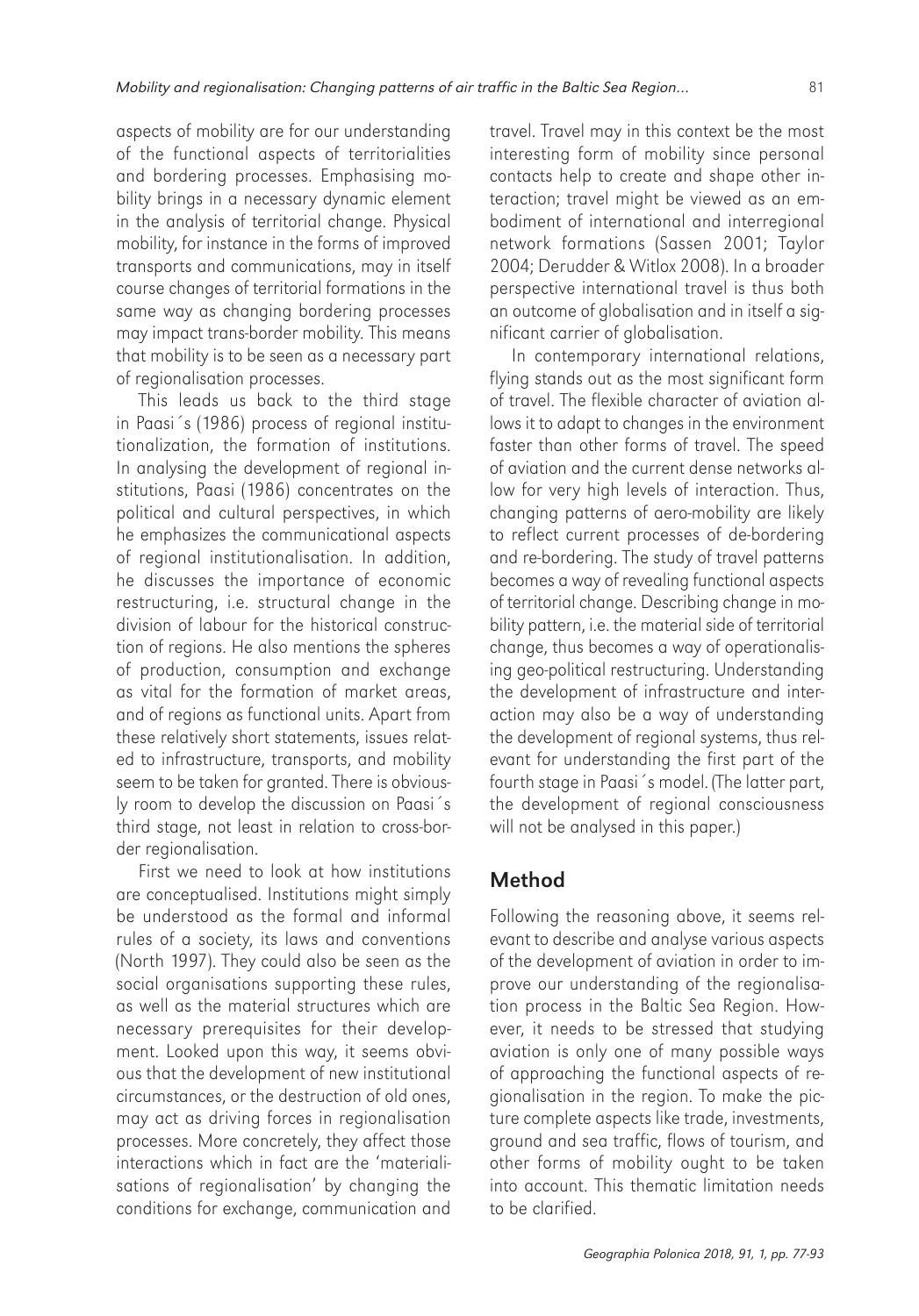In the limited scope of this paper it is also necessary to make a geographical limitation. This study will concentrate on the development of aviation in the eastern part of the Baltic Sea Region, i.e. Estonia, Latvia, Lithuania, The Kaliningrad exclave, and Belarus. This is a fairly limited geographical area but with large contrasts within it. The three Baltic States have undergone a very dynamic development process and become integrated parts of the European political and economic systems. Belarus, on the other hand, has made little progress in connecting to Western Europe politically and economically. The Kaliningrad region faces a very special situation, separated from mainland Russia by land. Their respective patterns of interaction are thus likely to reflect different aspects of territorial change in the Baltic Sea Region. This limitation means that important parts of the Baltic Sea Region are missing: the Nordic countries, Germany, Poland and the St Petersburg region. In this study, the smaller and less studied parts of the region are thus in focus.

There are a number of problems connected to statistics of the flows of aviation, i.e. of the number of passengers travelling along different routes (see Nilsson 2003, for explanations). This calls for alternative methods of estimating passenger flows, such as using data from timetables. An alternative to using timetable data for mapping flows of air traffic would be to use data from major global distribution systems (Derudder et al. 2010; cf. Derudder et al. 2009). The problem with GDS material is however that a large part of the tickets for low-cost carriers is sold without using GDS; making such material impossible to use in the present study.

Every month, *OAG World Airways Guide*  publishes a collection of the timetables for the World´s scheduled flights. The present study area includes OAG timetable data from airports in the eastern part of the Baltic Sea Region. In practice, this means that the empirical material presented below is based on the air traffic from the following airports: Tallinn, Riga, Vilnius, Kaunas, Klaipeda (Palanga), Kaliningrad and Minsk. The study period starts

in October 2000 and goes on until October 2012, thus including 13 similar measure periods. Week 42, around October 20th, was chosen because there are no public holidays, and traffic is close to the annual average. The timetables are organized based on the week; the connections normally follow the rhythm of the working week. With the help of timetable data, it is possible to estimate the number of direct connections from a certain city and the frequencies of these connections. It is also possible to estimate the *available seat capacity* (ASC), i.e. the number of seats flown on each connection. This number could also be termed the potential passenger flow, the total number of passenger in case all seats on all flights are occupied. In order to estimate the ASC you need to have information about the number of flights, the type of aircraft used and about the airline. (For example: Air Baltic made four flights between Riga and Gothenburg during week 42, 2010; using a Focker 50 with room for 46 passengers. ASC for this connection was thus 184 passengers a week.) ASC is a reasonable estimate of traffic from a city region, from an airport, on a certain route or by a certain airline. Using ASC over a period of time thus becomes a means to describe change in the supply of aviation.1

Analysing available seat capacity is an established method ( Burghouwt & Hakfoort 2001; Bowen 2010; Transportstyrelsen 2012). The method does however have some deficiencies. Firstly, it does not record statistics; it is the planned supply of connections that is recorded. There are changes in traffic not shown in this material. Secondly, there are shortcomings in how some airlines report data, which sometimes forces one to double check with other sources. But, these kinds of mistakes are very uncommon. The material is in fact very robust; errors are fewer than in most quantitative material.

<sup>1</sup> ASC should not be confused with ASK, *available seat kilometres*, in which the number of available seats are multiplied with the number of kilometres flown. This figure is very interesting in estimating the environmental impact of a certain connection.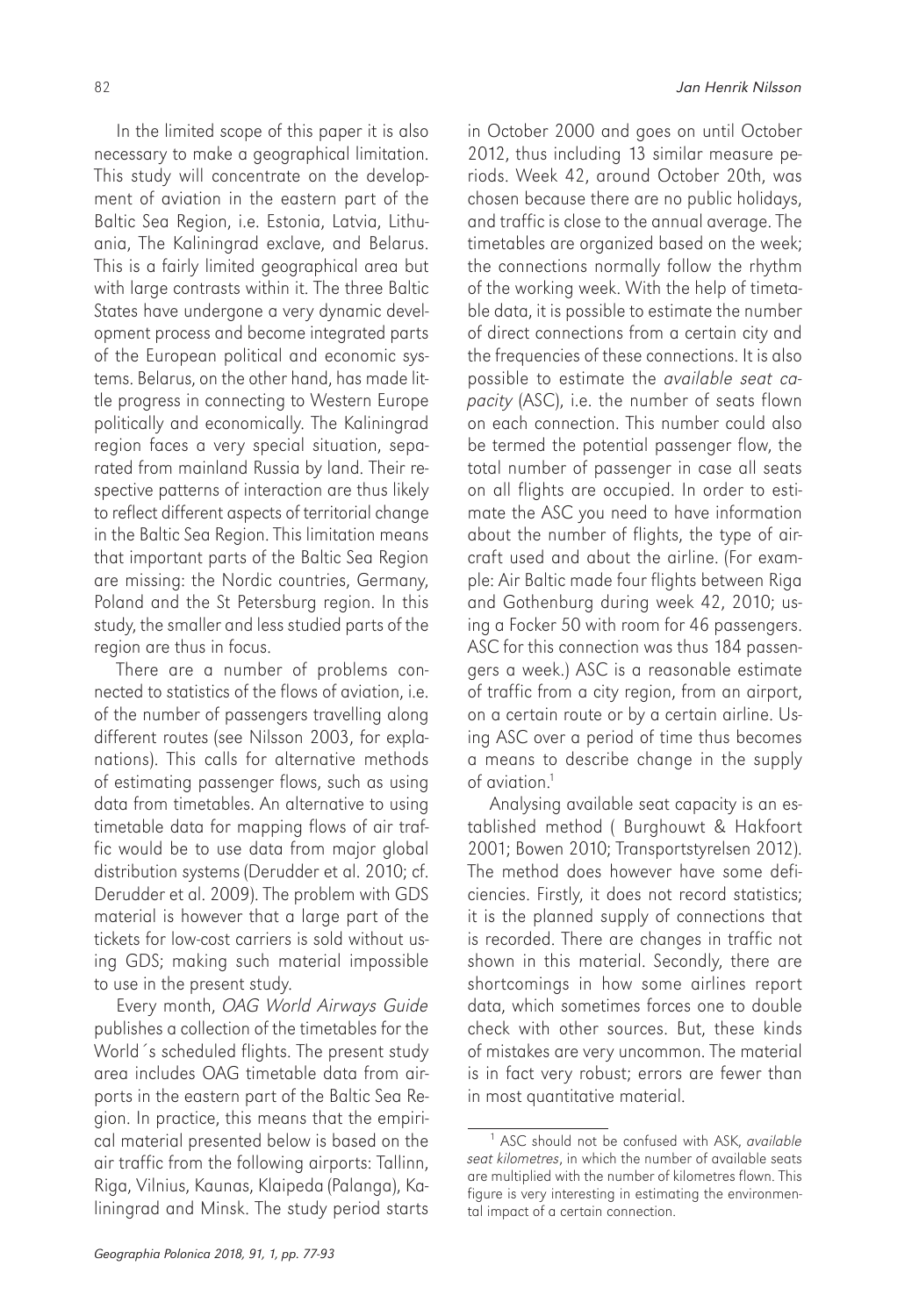# Analysis

In the analysis, three interrelated perspectives have been identified, which are used to explain interrelationships between geopolitical development and the development of mobility patterns. Firstly, the role of macro-economic development, primarily international business cycles and their localized outcomes, is discussed. Secondly, changes in the orientation of international air connections are related to changes in regional systems. Lastly, the impact of economic deregulation after the enlargement of the European Union and the following development of new business models in aviation is discussed, both as a result of institutional change and as a driving force of increasing internationalization. Together, these perspectives point at the importance of institutional development as an explanation for changes in regional structures, bordering processes and in the formation of regional systems.

#### Macro-economic development

Since the transition to market economy, the former socialist economies have been sensitive to the volatility of business cycles and other external change. Small economies going through major structural change are particularly vulnerable to external factors (Paldam 2002). Business cycles are reflected in traffic data. During the first half of the 1990´s, the former socialist countries faced great economic difficulties. In that period, air traffic from the Baltic States generally grew at around 10 percent annually. However, the total amount of traffic was still small until 2004. At Minsk and Kaliningrad, traffic numbers were growing at an even slower pace in the 1990´s (Erlandsson 1998; Nilsson 2003). Despite low traffic volumes, the internationalisation process that commenced in 1991 represents a turning point in the development of mobility in the area. Conditions for trade and other economic relations improved; barriers to travel were gradually reduced (Nilsson 2000). This would probably been more clearly reflected in travel numbers, had not the economic situation been so difficult in the 1990´s. As the economies recovered air traffic followed, but when the Baltic States went through another economic crisis towards the turn of the millennium, it is also clearly visible in decreasing traffic intensity.



Figure 1. Available Seat Capacity, in 1000<sup>'</sup>s, per week 1988-2012, all examined airports together Source: OAG World Airways Guides.<sup>2</sup>

After the crisis around 2000, the Baltic States<sup>2</sup> economies started to grow again; in 2000-2007, the average growth rate was 8.2% a year. Despite considerable structural improvement the Baltic States were however still vulnerable to external shock. In 2009, following the international financial crisis, GDP shrunk by 13.9% in Estonia, 14.7% in Lithuania, and 18% in Latvia. By 2011, all three countries had recovered economically (Eurostat 2014; cf. Grigorev & Abigalov 2011). As seen in Figure 1, all these macro events are reflected in traffic data: From 2000 to 2012, air traffic from the Baltic States´ airports grew on average 14.9% a year. In comparison, the global growth rate was 4.8% a year between 2000 and 2011 (Trafikanalys 2013). After the financial crisis and the following downturn in traffic, air traffic has returned to somewhat more moderate growth rates; there have so far not come any new significant factors

<sup>&</sup>lt;sup>2</sup> Data from earlier periods (1988, 1993, 1996 and 1999) used in this paper are taken from Nilsson (2003). There are minor dissimilarities in recording methods.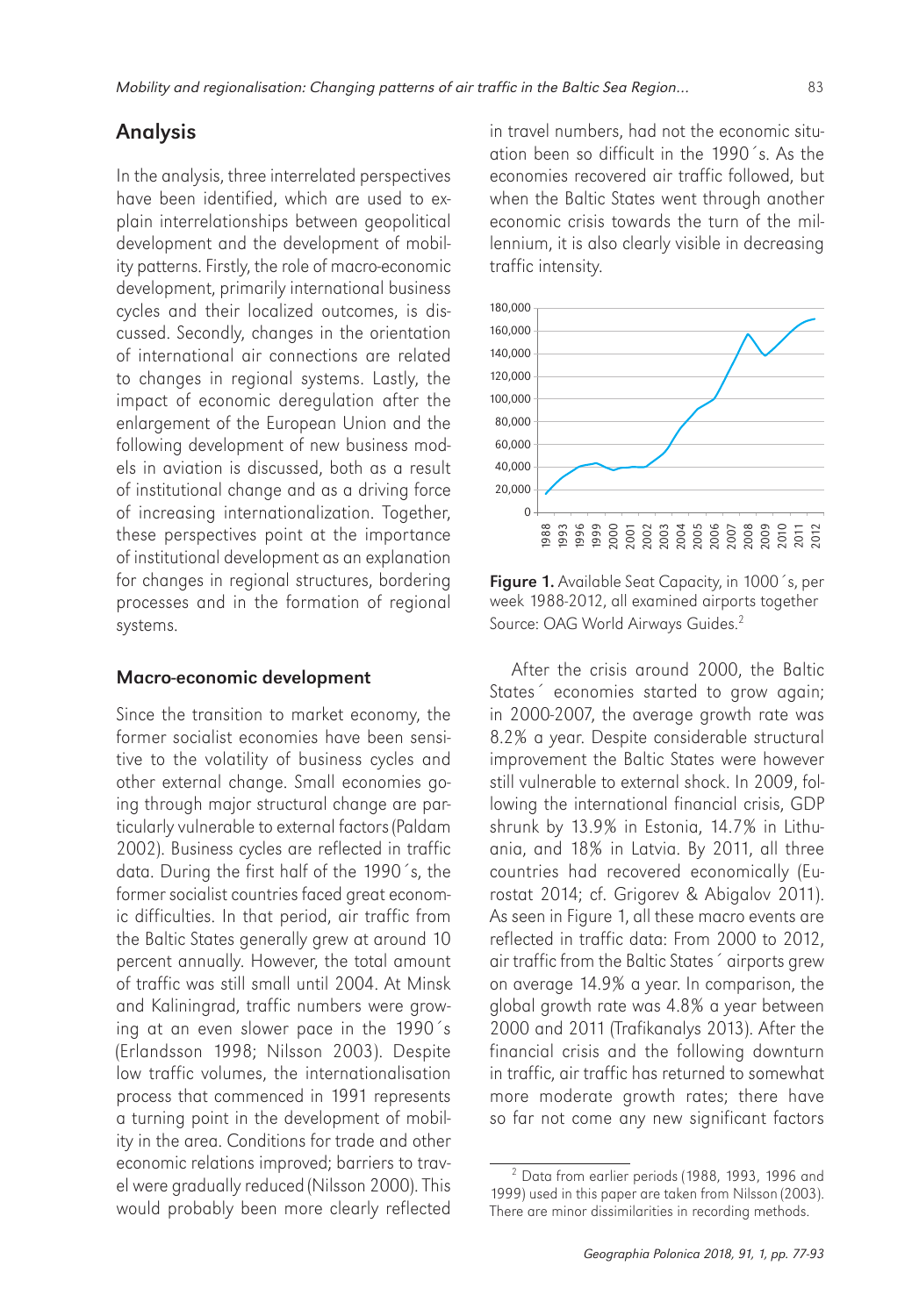influencing traffic on the macro level. Over the period as a whole, the high growth of air traffic is a strong material evidence of the internationalisation process taking place in the Baltic States, and the countries´ transition to capitalist market economies.

Kaliningrad has a history of moderate traffic mainly directed to Moscow, St Petersburg and other cities in the former Soviet Union. Since 2000 traffic has grown at exceptional rates at two occasions. The first one is in 2003 and 2004; which coincides with the expansion of the EU making connections over land more difficult. The second is related to the Kaliningrad based carrier KD Avia, which started to expand its operations rapidly in 2006- 2007. Their aim was to establish Kaliningrad as a hub for traffic between Western Europe and the former Soviet Union. In the financial crisis the strategy failed and the airline went bankrupt (Aviation Week 2009). After the speculative expansion in 2007-09, traffic from Kaliningrad returned to its previous pattern. The routes to Moscow and St Petersburg dominate traffic (85% of ASC). There are few connections to Western Europe; in 2012 four weekly connections to Berlin and Copenhagen respectively, together less than 3% of traffic. The main difference to the early 2000´s is the total amount of traffic, which has increased considerably over the period despite the downturn after 2009. The general development is likely to reflect the positive economic development in Russia from the late 1990´s onwards.

It is interesting to compare the dynamic developments in the Baltic States and Kaliningrad with the relative stability in Belarus. Air travel from Belarus is very limited; what stands out the most are the total numbers. 20,000 passengers a week (2012) from the only international airport of a country with 10 million inhabitants is a very low number. The number of incoming tourists to Belarus is very small; 119,000 overnight visitors were recorded in 2010, which represents 3.7% of the corresponding number for Estonia (UNWTO 2012). Thus, air traffic at Minsk mainly cater for the domestic demand. This said; traffic from Minsk

shows a remarkably stable development, with a fourfold increase between 2000 and 2013, and without being visibly affected by the financial crisis. This reflects a period of remarkably high and stable economic growth in Belarus from 1996 to 2014. The growth pattern resembles Russia´s but with less fluctuation (Dobrinsky et al. 2016).

Ever since the geo-political transition in 1991 there has been significant growth in trans-border aviation. This reflects the fact that international borders have become more transparent, i.e. that a de-bordering process has been taking place in the region. The variations in the growth of aviation can partly be explained by fluctuations in business cycles. This is most visible in the case of the Baltic States, being small and open economies more vulnerable to external change than Russia and Belarus. However, the development of political and economic institutions is also influencing cross-border interaction, for example in aviation. Following institutional theory, institutions may have direct or indirect impact on economic growth, but they are also vital for the development of formal and in-formal cross-border networks. These are particularly interesting when it comes to understanding regionalisation and changes in regional systems.

### Development of institutions and regional systems

Immediately after 1991 we saw a sharp increase in the number of international connections together with a radical shift in the direction of connections from the East to the West. From a situation where almost 100% of traffic from the Baltic States and Belarus went through Moscow in 1988, traffic to Western Europe became more significant. Traffic to the former Soviet Union decreased, both relatively and in absolute numbers. In the first half of the 2000´s, only between 5 and 10% of traffic from the Baltic States´ capitals was directed to the former Soviet Union. It is a clear indication that the Baltic States changed its place in the regional system after the fall of the Soviet Union. Instead of being parts of the Soviet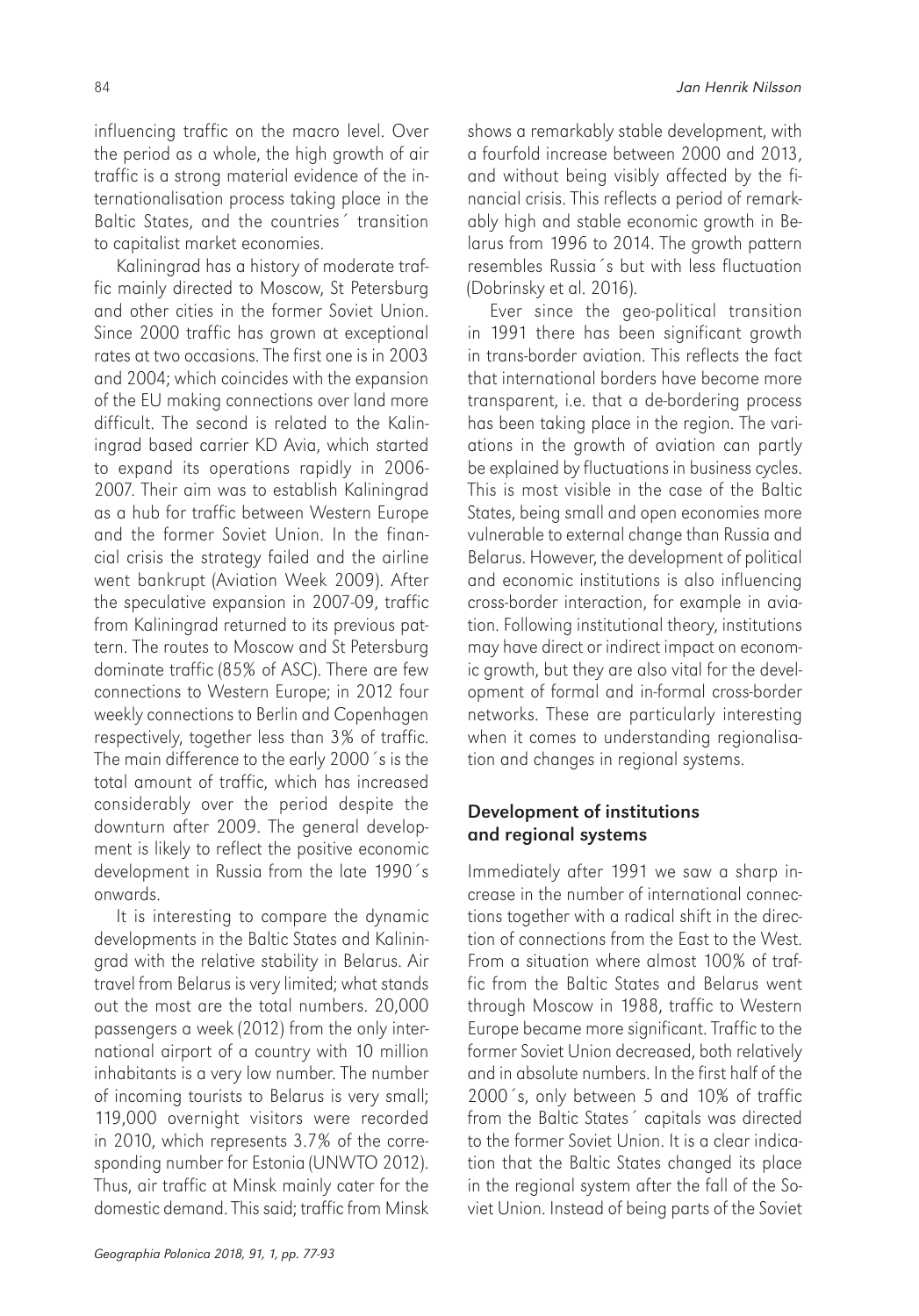regional system, centred on Moscow, their orientations shifted westwards.

When the integration process in the Baltic Sea Region gained pace after 1991, air traffic between the Baltic States and the Nordic countries grew very fast. In 2001, 67% of traffic from Estonia was directed to the Nordic countries, from Latvia 56%, and from Lithuania 46%. This coincided with considerable flows of trade and investments between the Baltic States and the Nordic countries (Nilsson 2003). In the 1990´s the Baltic States formed close political and economic ties with the Nordic countries (Jauhiainen 2000). It is fair to say that the Baltic States´ internationalisation process to a large extent went through the Nordic countries. There were thus evidence for a Nordic-Baltic regionalisation process taking place in the late 1990´s and early 2000´s. Political cooperation was followed by developments of material infrastructure and increasing flows of trade, travel and investments. The enlargement of the European Union would soon change this pattern.

We can see dramatic increase in air traffic when Estonia, Latvia and Lithuania became members of the European Union in 2004. Between 2003 and 2005, the number of direct connections from the Baltic capitals to major

European cities increased by 65%. In the process the relative orientation of air traffic changed, the dependence of connections to the Nordic countries decreased. The proportion of point-to-point connections grew as traffic to the hubs in Stockholm and Copenhagen remained constant, their relative importance decreased from 38% in 2000 to 17% in 2005 (cf. Nilsson 2003; Wichmann Matthiessen 2004). Transit through these airports cities has declined. The Baltic States air traffic networks started to differ much more from one another than they did in the 1990´s. Traffic from Tallinn reflects Estonia´s close relations to the Nordic economic sphere; in 2012, 30% of Estonia´s foreign trade was directed to Finland and Sweden, the country´s two most important trading partners (Statistics Estonia 2014). As much as 36% of the traffic from Tallinn went to Nordic countries in 2012. Traffic to Helsinki, Copenhagen and Stockholm is still important in absolute numbers but is decreasing in relative terms.

As seen in Table 1, traffic from Riga started to grow exceptionally fast around 2004. The number of connections has increased along with the growth in passenger numbers, from 16 in 2000 to 59 in 2012. One effect of the rising number of connections is that the

| Year | Tallinn | Riga | Klaipeda | Kaunas | Vilnius | Kaliningrad | Minsk |
|------|---------|------|----------|--------|---------|-------------|-------|
| 2000 | 10.0    | 10.5 | 0.7      | 0.5    | 9.2     | 1.2         | 5.3   |
| 2001 | 11.1    | 10.6 | 0.7      | 0.3    | 10.1    | 1.8         | 6.0   |
| 2002 | 10.4    | 9.9  | 0.9      | 0.4    | 10.4    | 3.3         | 5.8   |
| 2003 | 12.6    | 10.4 | 1.6      | 0.6    | 12.4    | 8.6         | 6.1   |
| 2004 | 17.0    | 20.6 | 1.7      | 0.6    | 17.5    | 9.6         | 8.0   |
| 2005 | 21.5    | 32.6 | 2.3      | 1.6    | 15.9    | 10.4        | 7.2   |
| 2006 | 20.5    | 36.2 | 2.2      | 3.3    | 18.2    | 10.9        | 7.8   |
| 2007 | 24.4    | 45.7 | 1.4      | 4.3    | 21.3    | 22.0        | 9.5   |
| 2008 | 25.3    | 59.3 | 1.1      | 5.1    | 27.5    | 26.6        | 12.6  |
| 2009 | 18.3    | 61.0 | 1.8      | 5.8    | 14.6    | 21.7        | 14.1  |
| 2010 | 20.5    | 70.4 | 1.3      | 11.6   | 16.9    | 12.7        | 15.5  |
| 2011 | 27.8    | 65.8 | 1.4      | 11.3   | 22.4    | 15.5        | 20.2  |
| 2012 | 31.8    | 62.4 | 1.8      | 10.4   | 28.0    | 15.3        | 20.5  |

Table 1. Available Seat Capacity, in 1000 's seat/week 2000-2012, all examined airports

Source: *OAG World Airways Guides*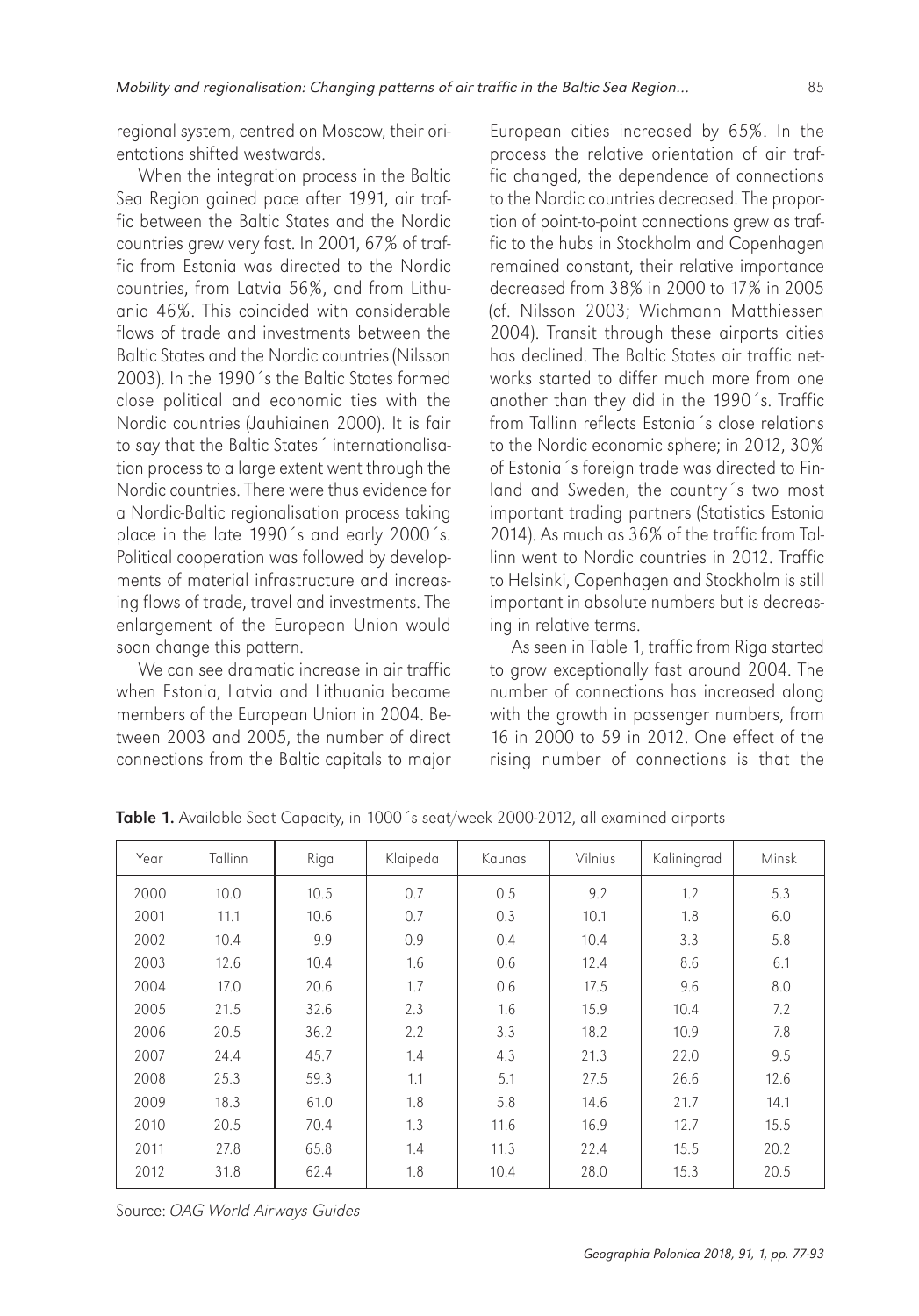dependence on the nodes in Copenhagen and Stockholm went down from 47% in 2000 to 8% in 2012. The most important reason for the dramatic increase of traffic at Riga is the fact that the Latvian airline Air Baltic uses Riga Airport as its base. Air Baltic aimed at establishing Riga as a regional hub, directing traffic between Western and Eastern Europe through Riga (Flick 2007). Initially the strategy was successful; later most routes east of Moscow were closed. To compensate, Air Baltic increased its connections to minor airports in Norway and Finland at the same time as the number of transit options at Riga from other Baltic cities was expanded. The city´s position in Baltic aviation was further strengthened by the presence of other low-cost carriers, most importantly Ryanair with connections to 13 European cities in 2012.

Until 2008, traffic from the Lithuanian airports showed steady but not dramatic growth. Thereafter, traffic from Vilnius decreased dramatically as a result of the financial crisis and the bankruptcy of the national flag carrier in 2009 (Baltic Times 2010). It took Vilnius airport three years to recover. In the meantime, low-cost traffic from Kaunas took over the international traffic. Connections to major cities in Western Europe dominate traffic from all three Lithuanian airports in 2012; only 7% of traffic was directed to Russia and the Ukraine. Despite large differences in absolute growth, aviation data show large similarities between Latvia and Lithuania in their respective orientations of traffic. The connections to the Baltic Sea Region are still important but are getting less significant in relative terms. In 2012, only 12% of traffic from Vilnius was directed to Nordic airports. Instead, most of the air traffic from Latvia and Lithuania is directed to major cities in Western Europe, like London, Frankfurt and Milan. Seen in terms of aviation, integration is less related to geographical proximity and more on networks within a larger regional system.

There are services from Minsk to most parts of Europe, the former Soviet Union and the Middle East. Over the years, the number of connections has remained stable, only

a few have been added or closed down. Its eastbound connections, to Turkey, Central Asia and the Caucasian republics, have shown the largest increase since 2005. Traffic to Moscow still amounts to 36% of the total. The share of air traffic from Minsk bound for the European Union reached 60% in 2005, but has since then gone down to 32% in 2012. This relative re-orientation occurred at the same time as trade relations with Russia and Kazakhstan were invigorated by the Euroasian Customs Union, which has become more relevant since its formation in 2010 (Dobrinsky et al. 2016). This might explain the relative decrease in air traffic to Western Europe; which however represent an absolute increase of 52%. This indicates that the relative changes in the direction of connections discussed here takes place within a context of increasing internationalisation. Despite evidence of re-bordering, e.g. in the relations between Russia, Belarus and the EU; traffic and trade is still on a higher level than at any previous point in time.

The volatile situation in the aviation market is to a large extent described as an indirect result of changes in institutional frameworks, most importantly as a result of the European Union enlargement. However, the impact of institutional development goes further than this. The European Union is in itself an important generator of travel, not only because politicians and civil servants travel to Brussels on a regular basis but also as a result of civil networks created within the context of the Union. Between 2002 and 2005, traffic from the Baltic states to major cities in Western Europe increased by 340%. The importance of the European Union is also evident when comparing the development of international traffic in the Baltic States with that of Kaliningrad and Belarus. By its stimulus to growth in mobility, the integration process in the European Union acts to enhance re-bordering processes between its member states and their Eastern neighbours. Institutional change taking place in the European Union may also have significant in-direct impact on regionalisation, not the least through political measures targeting transports and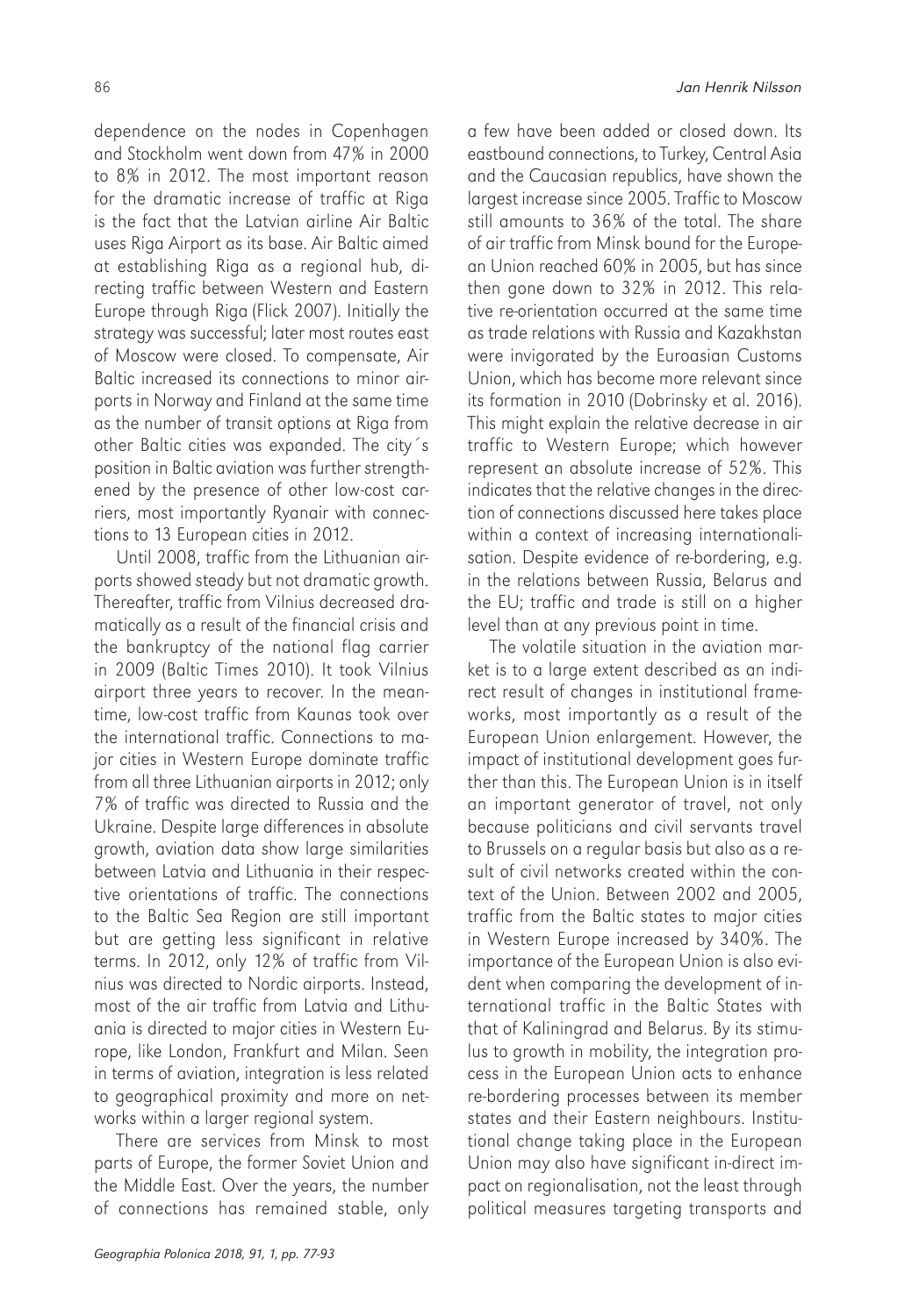infrastructure. As shown below, de-regulation of aviation opening up for low-cost aviation is clearly a case in point.

### Low-cost aviation and the new European mobility

The increase in traffic after 2005 is partly related to changes in the aviation market. Prior to 2004 more than 90% of traffic was run by traditional national airlines, the remaining part by small regional carriers. The growth immediately following the enlargement of the European Union was mainly driven by these traditional carriers. However, following the EU membership, aviation in East-Central Europe was de-regulated. This allowed low-cost carriers such as Ryanair, Air Baltic and Norwegian to establish their business model in the new member states. The second wave of traffic growth, in 2005-2008, was mainly driven by low-cost carriers (Nilsson 2009; cf. Gross & Lück 2013). The development of low-cost aviation had an almost radical impact in parts of the Baltic Sea Region.

Riga´s importance as low-cost hub was mentioned above. Kaunas is maybe an even better example of how low-cost aviation influence regional aviation, as low-cost carriers favour secondary airport for economic reasons. The strong development at Kaunas airport was a result of Ryanair´s presence; it totally dominated traffic from Kaunas airport between 2005 and 2010. In 2012, Ryanair operated 16 connections to destinations all over Europe, seven of which to the UK and Ireland; London alone made up 29% of traffic from Kaunas. Competition from secondary airports forced airport authorities in the major cities to invite low-cost carriers as well. Consequently, low-cost carriers have increased their share of traffic from Vilnius and Tallinn too. So far, no low-cost carriers have moved into the Belarus market. The national carrier, Belavia, is the dominant actor in Minsk, often in 'classic' dual arrangements with other flag carriers (Doganis 2006). Low-cost aviation has clearly strengthened the internationalisation process in the Baltic States. On the other hand, the absence of institutional change in Russia and Belarus means that the differences between these countries and the rest of Europe become more visible. It could even be viewed as being evidence of a partial re-bordering process.

The high growth in air traffic from the three Baltic States could be assumed to be driven by corresponding growth in incoming tourism. Foreign tourism to the eastern part of the Baltic Sea Region (with the exception of Belarus and the Kaliningrad region) increased significantly from the early 1990´s until around 2005 following improved connections and fewer barriers to personal travel. Since 2005, tourism growth has been modest (Statistics Lithuania 2013; Visit Estonia 2013; Latvijas statistika 2014). The highly dynamic development of air travel compared to the relatively slow development of incoming tourism in the Baltic States suggests that a considerable part of low-cost traffic consists of people from the Baltic States travelling to Western Europe. Furthermore, there is only limited resemblance between data on the distribution of incoming tourists and the pattern of low-cost connections. The increase in low-cost traffic is therefore likely connected to the freedom of labour movement within the European inner market (cf. Dobruszkes 2009).

The networks developed by low-cost carriers in the Baltic States show a clear orientation towards Western Europe; in 2012, 42% of low-cost traffic was directed to Great Britain and Ireland, 16% to Germany and 22% to the Nordic Countries. There are striking similarities between data on low-cost connections and data on migration from the Baltic States. After the EU-memberships and the extension of the Schengen zone, migration from the Baltic countries grew rapidly; figures are unreliable but suggest that as much as "10% of economically active Lithuanians moved (at least temporarily) to the UK and Ireland during 2004-2008" (Hazans & Philips 2010: 261). Latvian emigration is similar to the Lithuanian, reaching a peak of almost 40,000 people (1.8% of the country´s population) in 2009 (Latvijas statistika 2014). Estonian work migration has generally been at a lower level and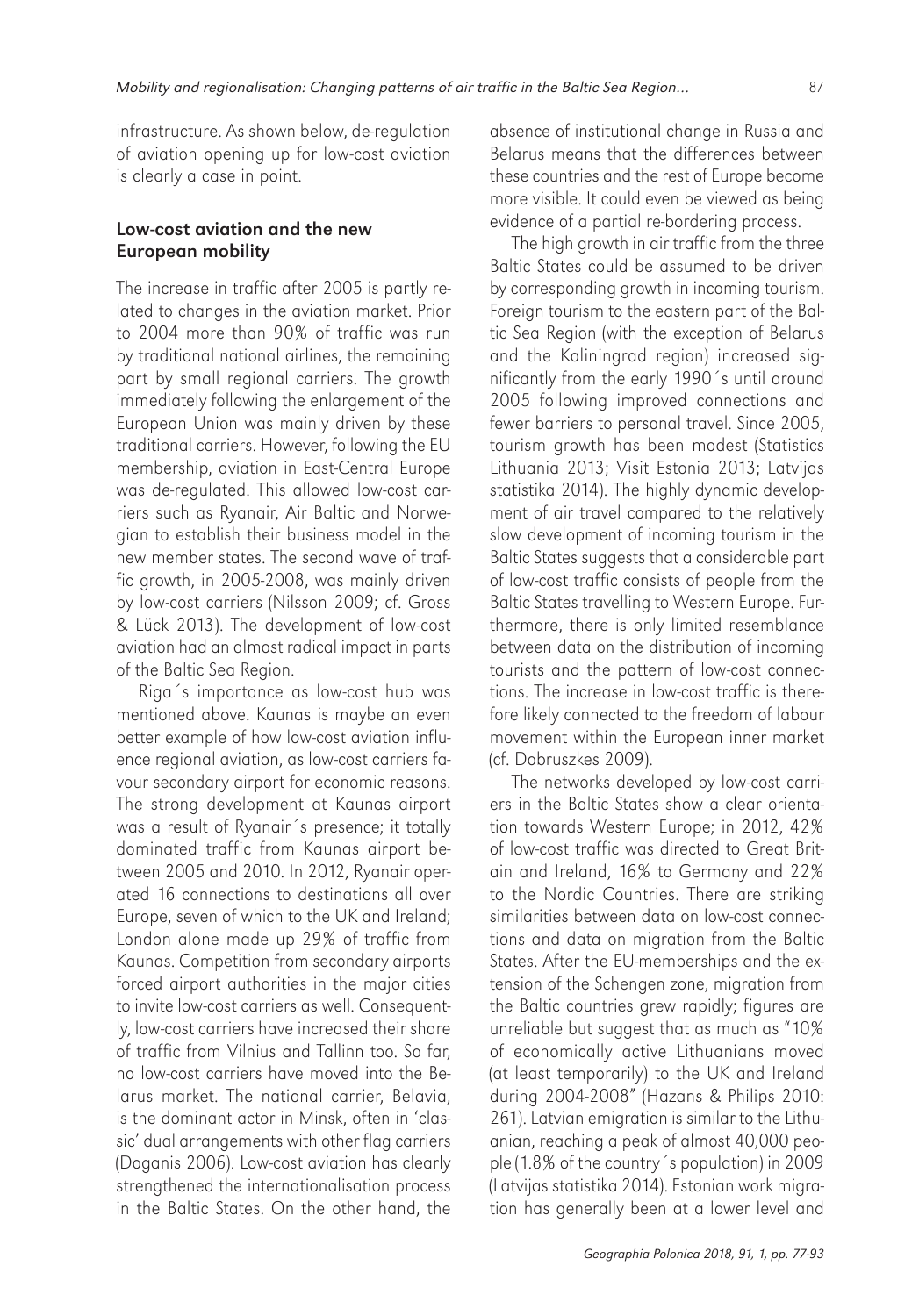more directed towards the Nordic countries. Hazans and Philips (2010: 299) conclude that "[p]ost-accession migrant flows from the Baltics were predominantly temporary and circulatory". (It should be noted that these flows are highly asymmetric and the volumes represent a considerable net loss for the Baltic States.) In relation to this study, temporality and circulation means increasing demand for travel. It is also likely that low-cost opportunities are a driving force behind these kinds of working mobility; it is cheap, time-efficient, and simple. Low-cost aviation has become a vital force in functionally integrating the European labour market. The amount of air traffic is thus an indication of the extent to which people from the Baltic States are travelling to work in Western Europe, or of the not so permanent character of contemporary migration. Clearly low-cost carriers have created their own markets by attracting new segments to aviation using low-price strategies. The emerging mobility patterns, largely created by low-cost aviation, could be viewed as un-intentional results of a marketization policy, mainly aimed at increasing competition in aviation. Nevertheless, this particular business model has become an important instrument for integrating the eastern and western parts of the European Union by functionally strengthening the common labour market.

# Concluding discussion

The present study shows that most kinds of cross-border interaction in the Baltic Sea Region have increased during the studied period, including international aviation. The process of internationalisation could thus be viewed as the most fundamental one. All parts of the region are today connected to global networks. The process has been very fast and radical in the Baltic States whereas progress have been slower in the cases of Belarus and Kaliningrad. Nevertheless, international air traffic from both Minsk and Kaliningrad has increased significantly. Despite some contradictions and uncertainties, processes of de-bordering have evidently been more important than those

of re-bordering. Most barriers to cross-border interaction have been reduced and the number of people travelling internationally has multiplied. All parts of the Baltic Sea Region are today a lot more open and international compared to the situation in 1991.

If we look more specifically at the regionalisation process in the Baltic Sea Region, it is possible to see that it has developed in stages. Prior to 1991, the Eastern parts of the Baltics were of course fully integrated in the Soviet system. After the geo-political transition in 1991, the three Baltic States soon developed close relations to the Nordic countries. This was clearly visible in air traffic, as well as in politics, trade and in the early presence of Nordic companies (Nilsson 2003; Vanags 2011). Connecting the newly independent nations to the established Nordic regional system may in hindsight be viewed as a first stepping stone in their internationalisation process.

After the enlargement of the European Union in 2004, all the three Baltic States have deepened their contacts with Western Europe. The amount of air traffic and the number of connections to Western Europe increased very rapidly. In the cases of Latvia and Lithuania, the relative importance of their connections to the Nordic countries has decreased. They are now to be regarded more as parts of a European regional system than simply as parts of the Baltic Sea Region. Their regionalization processes have become less spatially fixed, borders have become de-centred. The process could be described as leapfrogging, bypassing neighbouring areas, and going straight to the political and economic centres of Western Europe. Physical proximity between actors is thus not necessarily as important as it used to be, proximity in networks seems to be more important. The institutional framework of the European Union has been a necessary prerequisite for this process to develop, directly through the reduction of barriers to interaction and in-directly through changes in governance. De-regulation of transportation, allowing for the development of low-cost aviation, is an important example of the latter.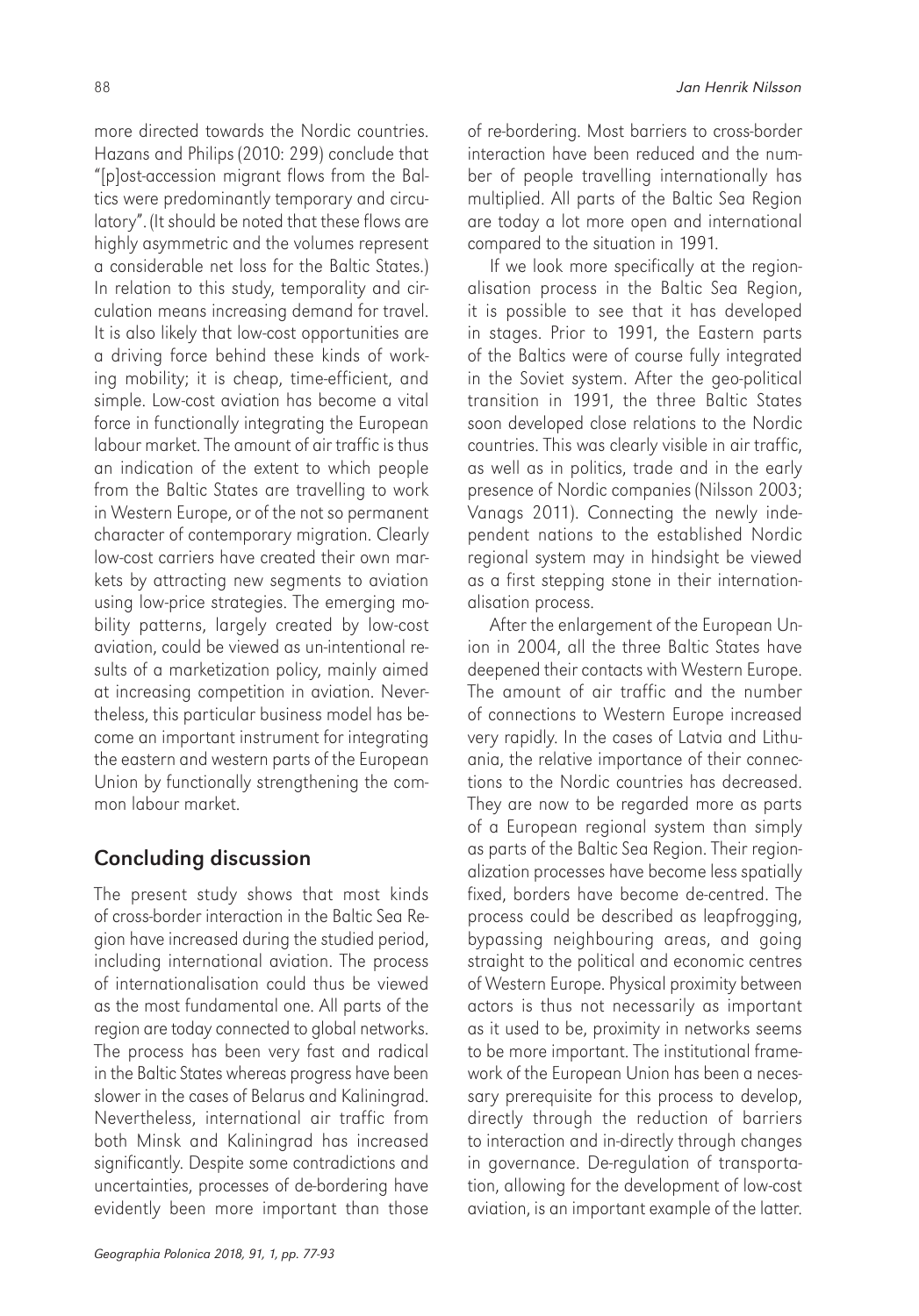The position of Estonia is different from that of its Baltic neighbours. Estonia has strengthened its contacts to Western Europe, but retained its strong connections to the Nordic countries, in particular Finland and Sweden. Estonia could today be viewed as functionally integrated into the Nordic countries, not only in terms of mobility and economic relations but also culturally and socially. Travel and migration patterns support this view. In this respect the present situation to some extent resembles the functional systems drawn up by Edgar Kant (1935a, b) in the interwar period. The process could be interpreted as an example of cross-border regionalization. The materialities of integration between Estonia and its Nordic neighbours are present. However, building on Paasi´s (1986) model for institutionalization of regions, the regionalization process is far from complete. There are plenty of evidence for the development of institutions, but the other stages in Paasi´s model seem to be lacking.

Despite increasing levels of internationalization in general, the processes described above have little correspondence in the cases of Kaliningrad and Belarus. Patterns of aviation show strong connections to Russia and other parts the former Soviet Union, with regular but not very frequent connections to Western Europe and very low levels of traffic to other parts of the Baltic Sea Region. There are even signs of a reversed process in some areas since the Schengen Area was enlarged in 2007. However, the evidence of this mainly refer to ground transport (Komornicki 2010) and can´t be seen in the aviation material. But, the fact that Belarus and Russia stay outside the European integration process means that the situation could be viewed as a re-bordering process – relatively speaking.

To conclude: After the geo-political transition in 1989-91, the Baltic Sea Region became an important arena for political cooperation. The regionalization process was at the beginning mainly shaped politically. The political processes also encouraged the development of functional integration, i.e. of trade, investments, traffic and other forms of exchange.

However, this study suggests that the forces of European integration and internationalization have become stronger during the last fifteen years, in particular after the enlargement of the European Union. Today, both political and functional forces seem to point at the same direction. If the Baltic Sea Region is viewed as one single region, there is little evidence of functional regional integration. Internal ties are not stronger than external connections, the necessary materialities of integration seem to be less well developed. Instead the Baltic Sea Region could be interpreted as belonging to two different larger systems: Western Europe (mainly the European Union) characterized by de-bordering, and a territorial system in Eastern Europe with Russia as the dominant element. In this context, the emerging cross-border region including Estonia, Finland and Sweden could be seen as a sub-system within Western Europe. Another way of putting it is that emerging processes of de-territorialisation in the European Union contrasts with prevailing national territorialities in the Euro-Asian sphere.

### Acknowledgements

The author wishes to thank Richard Ek for valuable comments on an earlier version of this paper, and the two anonymous reviewers for their constructive comments.

#### Editors' note:

Unless otherwise stated, the sources of tables and figures are the authors', on the basis of their own research.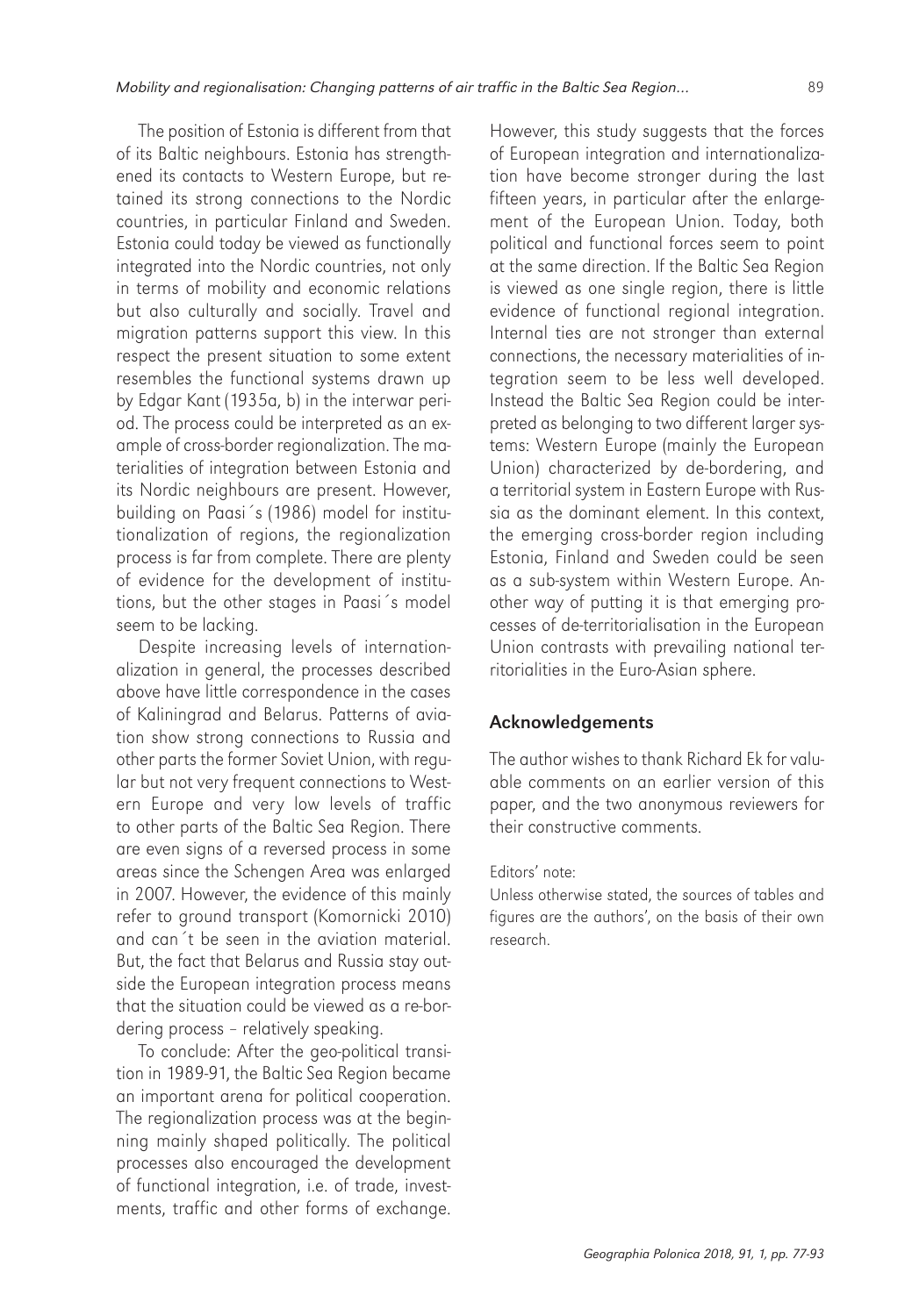# References

- AGNEW J., 2008. *Borders on the mind: Re-framing border thinking*. Ethics and Global Politics, vol. 1, no. 4, pp. 175-191.
- ANDERSON J., O' DOWD L., 1999. *Borders, border regions, and territoriality: Contradictory meanings, changing significance*. Regional Studies, vol. 33, no. 7, pp. 593-604.
- ANDREFF M., ANDREFF W., 1995. *Economic disintegration in Eastern Europe: Towards a new integration* [in:] B. Dallago, G. Pegorotti (eds.), Integration and disintegration in European economies, Aldershot: Dartmouth Publ.
- AVIATION WEEK, 8.9.2009. https://www.aviationweek.com [22 March 2011].
- BALIBAR E., 2009. *Europe as borderland*. Environment and Planning D: Society and Space, vol. 27, no. 2, pp. 190-215.
- BALTIC TIMES, 11.11.2010. http://www.baltictimes. com [22 March 2011].
- BIALASIEWICZ L. (ed.), 2011. *Europe in the World. EU geopolitics and the making of European space*. Farnham: Ashgate.
- BIALASIEWICZ L., DAHLMAN C., APUZZO G.M., CIUTĂ F., JONES A. RUMFORD C., WODAK R., AN-DERSON J., INGRAM A., 2009. *Interventions in the new political geographies of European 'neighbourhood'*. Political Geography, vol. 28, no. 2, pp. 79-89.
- BÖHME H., LAASER C-F., SICHELSCHMIDT H., SOLT-WEDEL R., 1998. *Transports in the Baltic Sea region: Perspectives for the economies in transition.* Kiel: Stockholm Chamber of Commerce.
- BOWEN J.T., 2010. *A people set apart: The spatial development of airline business class services* [in:] J.V. Beaverstock, B. Derudder, J.R. Faulconbridge, F.Witlox, (eds.), International business travel in the global economy, Farnham: Ashgate.
- BRODIN A., 2000. *Ports in transition in countries in transition*: *The changing situation for ports in Russia and the Baltic States in times of geopolitical and economical transition*. Göteborg: Göteborg University: Department of Human and Economic Geography, Choros 2000:1.
- BRUNET-JAILLY E., 2011. *Special section: Borders, borderlands and theory: An introduction*. Geopolitics, vol. 16, no. 1, pp. 1-6.
- BURGHOUWT G., HAKFOORT J., 2001. *The evolution of the European aviation network, 1990-1998*.

Journal of Air Transport Management, vol. 7, no. 5, pp. 311-318.

- CHRISTAUSKAS J., STANAITIS J., 2008. *Dynamics of passenger traffic flow at Vilnius, Riga, Tallinn and Krakow airports*. Aviation, vol. 21, no. 1, pp. 28-32.
- DE GEER S., 1928. *Das Geologische Fennoskandia und das Geographische Baltoskandia*. Geografiska Annaler, vol. 10, pp. 119-139.
- DERUDDER B., DEVRIENDT L., VAN NUFFEL N., WIT-LOX F., 2010. *Geographies of business air travel in Europe* [in:] J.V. Beaverstock, B. Derudder, J.R. Faulconbridge, F.Witlox (eds.), International business travel in the global economy, Farnham: Ashgate.
- DERUDDER B., VAN NUFFEL N., WITLOX F., 2009. *Connecting the world: Analyzing global city networks through airline flows* [in:] S. Cwerner, S. Kesselring, J. Urry (eds.), Aeromobilities, London: Routledge.
- DERUDDER B., WITLOX F., 2008. *Mapping world city networks through airline flows: Context, relevance and problems*. Journal of Transport Geography, vol. 16, no. 5, pp. 305-312.
- DEUTSCH K., 1953. *Nationalism and social communication*: *An inquiry into the foundations of nationality*. Cambridge: The MIT Press.
- DOBRINSKY R., ADAROV A., BORNUKOVA K., HAVLIK P., HUNYA G., KRUK D., PINDYUK O., 2016. *The Belarus economy*: *The challenges of stalled reform.* Wiener Institut für Internationale Wirtschaftsvergleiche. Research Report No. 413.
- DOBRUSZKES F., 2009. *New Europe, new low-cost air services*. Journal of Transport Geography, vol. 17, no. 6, pp. 423-432.
- DOGANIS R., 2006. *The airline business*. Second edition, London: Routledge.
- ELDEN S., 2011. *Thinking territory historically*. Geopolitics, vol. 15, no. 4, pp. 757-761.
- ERLANDSSON U., 1998. *Changes in air transportation concerning the Baltic states*. Department of Social and Economic Geography. Lund University [unpublished paper].
- EUROSTAT, 2014. Real GDP Growth Rates, http:// epp.eurostat.ec.europa.eu [18 March 2014].
- FLICK B.M., 2007. *Air Baltic: The dynamic market in the eastern part of the European Community* [in:] S. Gross, A. Schröder (eds.), *Handbook of lowcost airlines: Strategies, business processes and*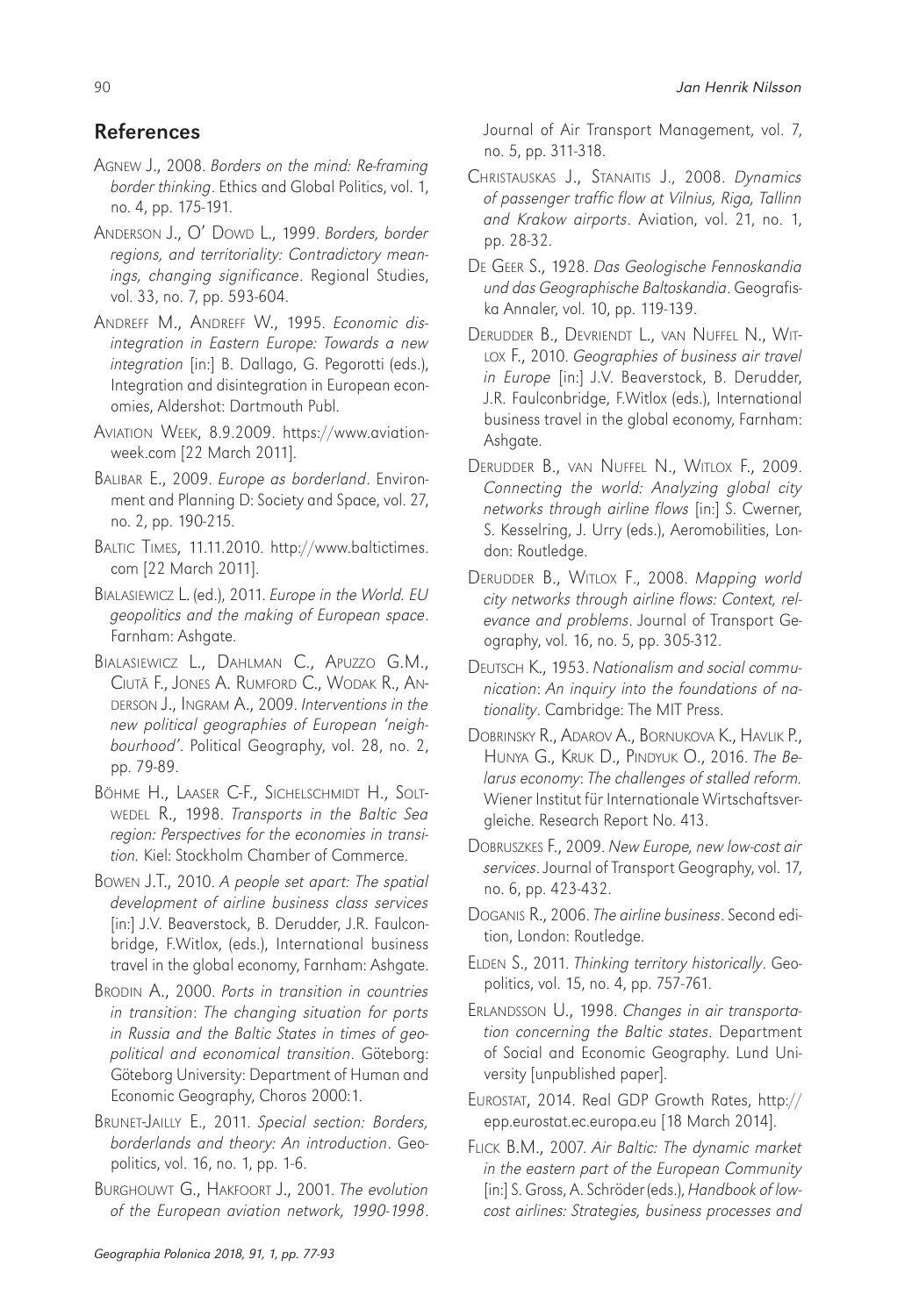*market environment.* Berlin: Erich Schmidt Verlag, pp. 111-122.

- GERNER K., KARLSSON K-G., 2002. *Nordens medelhav. Östersjöområdet som historia, myt och projekt*. Stockholm: Natur och Kultur.
- GRIGOREV L. ABIGALOV S., 2011. The Baltic countries: Looking for a way out of the crisis. *Problems of Economic Transition*, vol. 53, no. 12, pp. 20-42.
- GRIX J., KNOWLES V., 2002. *The euroregion as a Social Capital Maximizer: The German-Polish Euroregion Pro-Europa Viadrina*. Regional & Federal Studies, vol. 12, no. 4, pp. 154-176.
- GROSS S., LÜCK M., 2013. *The low cost carrier worldwide*. Abingdon: Ashgate.
- HAZANS M., PHILIPS K., 2010. The post-enlargement migration experience in the Baltic labor markets [in:] M. Kahanec, K.F. Zimmermann (eds.), EU labor markets after post-enlargement migration, Berlin-Heidelberg: Springer Verlag, pp. 255-304.
- IOANNIDES D., NIELSEN P.A., BILLING P., 2006. *Transboundary collaboration in tourism: The case of the Bothnian Arc*. Tourism Geographies, vol. 8, no. 2, pp. 122-42.
- JAUHIAINEN J.S., 2000. *Regional development and regional policy. European Union and the Baltic Sea Region.* Turko: Turko University.
- JENSEN O.B., RICHARDSON T., 2004. *Making European space*: *Mobility, power and territorial identity*. London: Routledge.
- JOENNIEMI P., SERGUNIN A., 2011. *When two aspire to be one: City-twinning in northern Europe*. Journal of Borderlands Studies, vol. 26, no. 2, pp.231-242.
- JÖNSSON C., TÄGIL S., TÖRNQVIST G., 2000. *Organizing European space.* London: Sage.
- KAHILA P., ROTO J., PERJO L., LANGE SCHERBENSKE S., 2013. *Cross-border labour mobility in the Central Baltic region*. Nordregio Report 2013:2, Stockholm: Nordregio.
- KANT E., 1935a. *Bevölkerung und Lebensraum Estlands*. Tartu: Postimees Trück.
- KANT E., 1935b. *Estland och Baltoskandia*. Tartu: Särtryck ur Svio-Estonica.
- KISIEL-ŁOWCZYC A.B., 2000. *Ba*ł*tycka integracja ekonomiczna*. Warszawa: Polskie Wydawnictwo Ekonomiczne.
- KJELLÉN R., 1899. *Studier öfver Sveriges politiska gränser*. Ymer, vol. 19, Stockholm.
- KOMORNICKI T., 2010. Flows of persons and goods across the Polish segment of the outer boundary of the European Union – results of a research project [in:] T. Komornicki (ed.), *European Union*: *External and internal borders, interactions and networks*. Warszawa: Institute of Geography and Spatial Organization PAS.
- KOMORNICKI T., MISZCZUK A., 2010. *Eastern Poland as the borderland of the European Union*. Quaestiones Geographicae, vol. 29, no. 2, pp. 55-69.
- KRAMSCH O.T., 2003. *The temporalit(ies) of European cross-border governance: Euregions and the problem of sens*. Journal of Borderland Studies, vol. 18, no. 2, pp. 69-85.
- KRÄTKE S., 1998. *Regionale Integration oder fragmentierte Entwicklung? Die deutsch-polnische Grenzregion im Transformationsprozess*. Zeitschrift für Wirtschaftsgeographie, vol. 42, no. 1, pp. 117-130.
- LATVIJAS STATISTIKA, 2014. Centrālā statistikas pārvalde, Rīga, http://data.csb.gov.lv [27 March 2014].
- LEFEBVRE H., 1991. *The production of space*. Oxford: Blackwell,
- LEPIK K-L., 2009. *Euroregions as mechanisms for strengthening cross-order cooperation in the Baltic Sea region*. Trames, vol. 12, no. 3, pp. 265-284.
- LIEVEN A., 1994. *The Baltic revolution. Estonia, Latvia, Lithuania and the path to independence.*  New Haven: Yale University Press.
- LÖSCH A., 1954. *The economics of location*. New Haven: Yale University Press.
- LUNDÉN T., ZALAMANS D., 2001. *Local co-operation, ethnic diversity and state territoriality: The case of Haparanda and Tornio on the Sweden-Finland border*. Geojournal, vol. 54, no. 1, pp. 33-42.
- MANN M., 1993. *Nation-states in Europe and other continents: Diversifying, developing, not dying*. Daedalus, vol. 122, no. 3, pp. 115-140.
- NILSSON J.H., 2000. *Utrikeshandeln i Östersjöområdet*. Rapporter och Notiser, 159. Lund: Lund University. Institutionen för kulturgeografi och ekonomisk geografi.
- NILSSON J.H., 2003. *Östersjöområdet. Studier av interaktion och barriärer.* Meddelanden från Lunds universitets geografiska institution, avhandlingar 152, Lund: Sisyfos förlag.
- NILSSON J.H., 2009. *Low-cost aviation* [in:] S. Gössling, P. Upham (eds.), Climate change and aviation: Issues, challenges and solutions*.* London: Earthscan.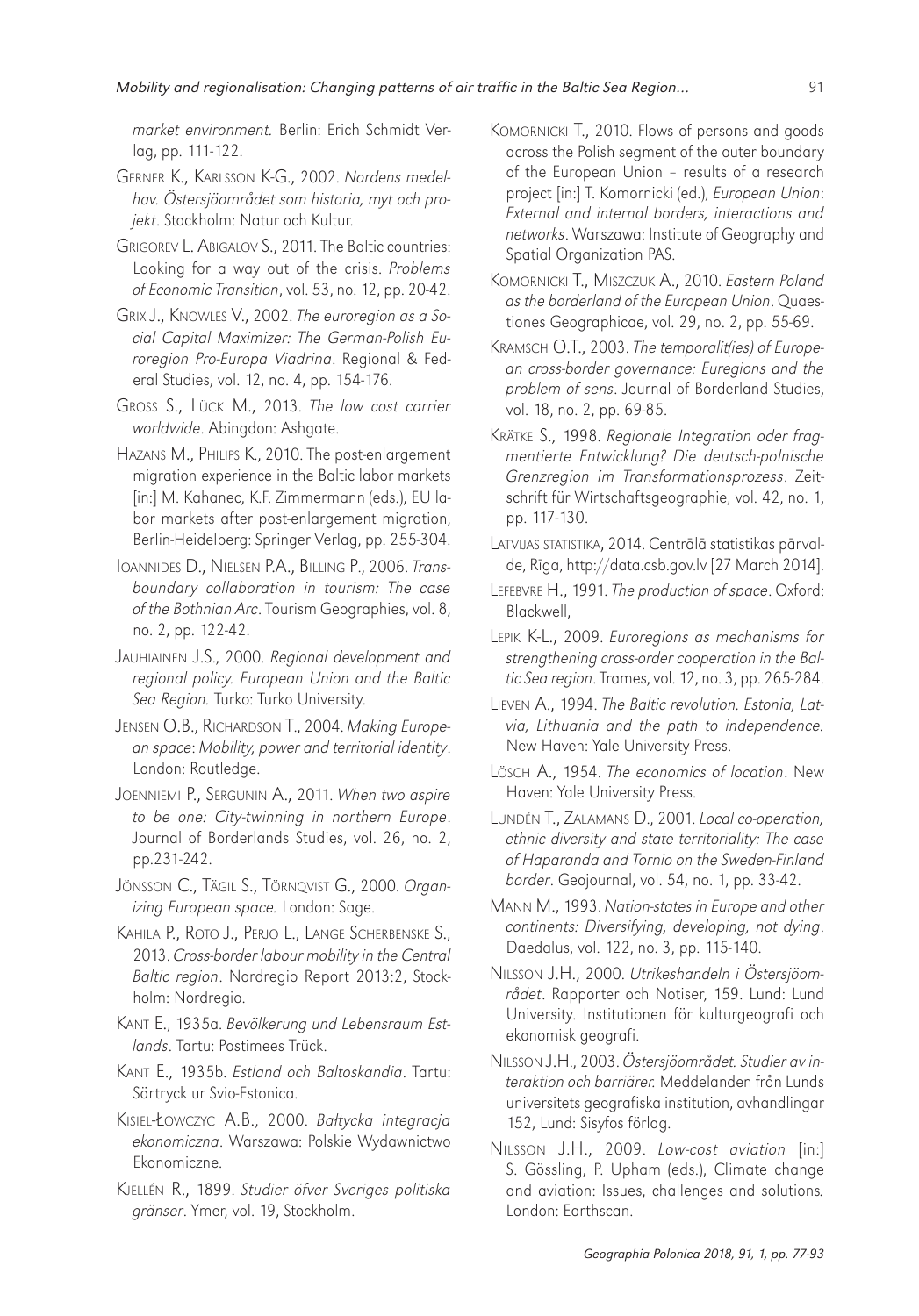- NILSSON J.H., 2015. *Logistic revolutions and territorial change. Implications for the Baltic Sea region* [in:] M. Grzechnik, H. Hurskainen (eds.), *Beyond the Sea*: *Reviewing the manifold dimensions of water as barrier and bridge.* Köln: Böhlau Verlag.
- NILSSON J.H., ESKILSSON L., EK R., 2010. *Creating cross-border destinations: Interreg programmes and regionalisation in the Baltic Sea area*. Scandinavian Journal of Hospitality and Tourism, vol. 10, no. 2, pp. 153-172.
- NORTH D., 1997. *Institutionerna, tillväxten och välståndet.* Stockholm: SNS förlag.
- NORTH M., 2011. *Geschichte der Ostsee*: *Handel und Kulturen*. München: Verlag C.H. Beck.
- NOVAK P., 2011. *The flexible territoriality of borders*. Geopolitics, vol. 16, no. 4, pp. 741-767.
- NOVE A., 1992. *An economic history of the USSR 1917-1991*. Third edition. London: Penguin books.
- OAG WORLD AIRWAYS GUIDES, 2000-2012. October issues.
- O´TUATHAIL G., 1998. *Political geography III: Dealing with deterritorialization*. Progress in Human Geography, vol. 22, no. 1, pp. 81-93.
- PAASI A., 1986. *The institutionalization of regions: A theoretical framework for understanding the emergence of regions and the constitution of regional identity*. Fennia, vol. 164, no. 1.
- PAASI A., 1996. *Territories, boundaries and consciousness*. Chichester: John Wiley & Sons.
- PALDAM M., 2002. *Udviklingen i Rusland, Polen og Baltikum. Lys forude efter ændringen af det økonomiske system.* Aarhus: Aarhus Universitetsforlag.
- PARKER N., VAUGHAN-WILLIAMS N., 2012. *Critical border studies: Broadening and deepening the 'lines in the sand'* agenda. Geopolitics, vol. 17, no. 4, pp. 727-733.
- RATZEL F., 1923. *Politische Geographie*. München und Berlin: Verlag von R. Oldenburg,
- SASSEN S., 2001. *The global city: New York, London, Tokyo*. Second edition. Princeton: Princeton University Press.
- SCHMITT P., DUBOIS A., 2008. *Exploring the Baltic Sea region*: *On territorial capital and spatial integration*. Stockholm: Nordregio.
- SCHÖNWEITZ M., 2015. *The Öresund region. Between utopia and reality* [in:] M. Grzechnik, H. Hurskainen (eds.), *Beyond the Sea*: *Reviewing the manifold dimensions of water as barrier and bridge.* Köln: Böhlau Verlag, pp. 165-185.
- SCOTT J.W., 2002. *Baltic Sea regionalism, EU geopolitics and symbolic geographies of co-operation*. Journal of Baltic Studies, vol. 33, no. 2, pp. 137-155.
- SCOTT J.W. (ed.), 2006. *EU enlargement, region building and shifting borders of inclusion and exclusion.* Farnham: Ashgate.
- SCOTT J.W. (ed.), 2009a. *Decoding new regionalism. Shifting socio-political contexts in Central Europe and Latin America.* Farnham: Ashgate.
- SCOTT J.W. (ed.), 2009b. *Bordering and ordering. The European neighbourhood: A critical perspective on EU territoriality and geopolitics*. Trames, vol. 13, no. 3, pp. 232-247.
- SHAW D.J.B., 1999. *Russia in the modern world*: *A new geography*. Oxford: Blackwell.
- STÅLVANT C-E., 1996. *Actors around the Baltic Sea*. Stockholm: Ministry for Foreign Affairs.
- STATISTICS ESTONIA, 2014. Homepage, http://www. stat.ee [24 March 2014].
- STATISTICS LITHUANIA, 2012. *Statistical Yearbook of Lithuania 2012*. http:// www.stat.gov.lt [25 March 2014].
- STATISTICS LITHUANIA, 2013. *Tourism in Lithuania 2012*. http:// www.tourism.lt [27 March 2014].
- TAYLOR P.J., 2004. *World city network*: *A global urban analysis*. London: Routledge.
- TIMOTHY D.J., SAARINEN J., 2013. *Cross-border cooperation and tourism in Europe* [in:] C. Costa, E. Panyik, D. Buhalis D. (eds.), Trends in European tourism planning and organisation*.* Bristol: Channel View Publications.
- TIMOTHY D.J., SAARINEN J., VIKEN A., 2016. *Editorial: Tourism issues and international borders in the Nordic Region*. Scandinavian Journal of Hospitality and Tourism, vol. 16, suppl. 1, pp. 1-13.
- TRAFIKANALYS, 2013. *Luftfart 2012*. http://www.trafa. se [18 March 2014].
- TRANSPORTSTYRELSEN, 2012. *Planerat utbud i linjefart på svenska flygplatser.* Oktober 2012. http:// www.transportstyrelsen.se/Global/Luftfart [25 March 2014].
- UNWTO, 2012. *Compendium of tourism statistics, data 2006-2010*. http//:statistics.unwto.org [1 January2013].
- VANAGS A., 2011. *Economic integration and cohesion in the Baltic Sea region: A critical perspective from the Baltic States*. Journal of Baltic Studies, vol. 42, no. 1, pp.91-102.